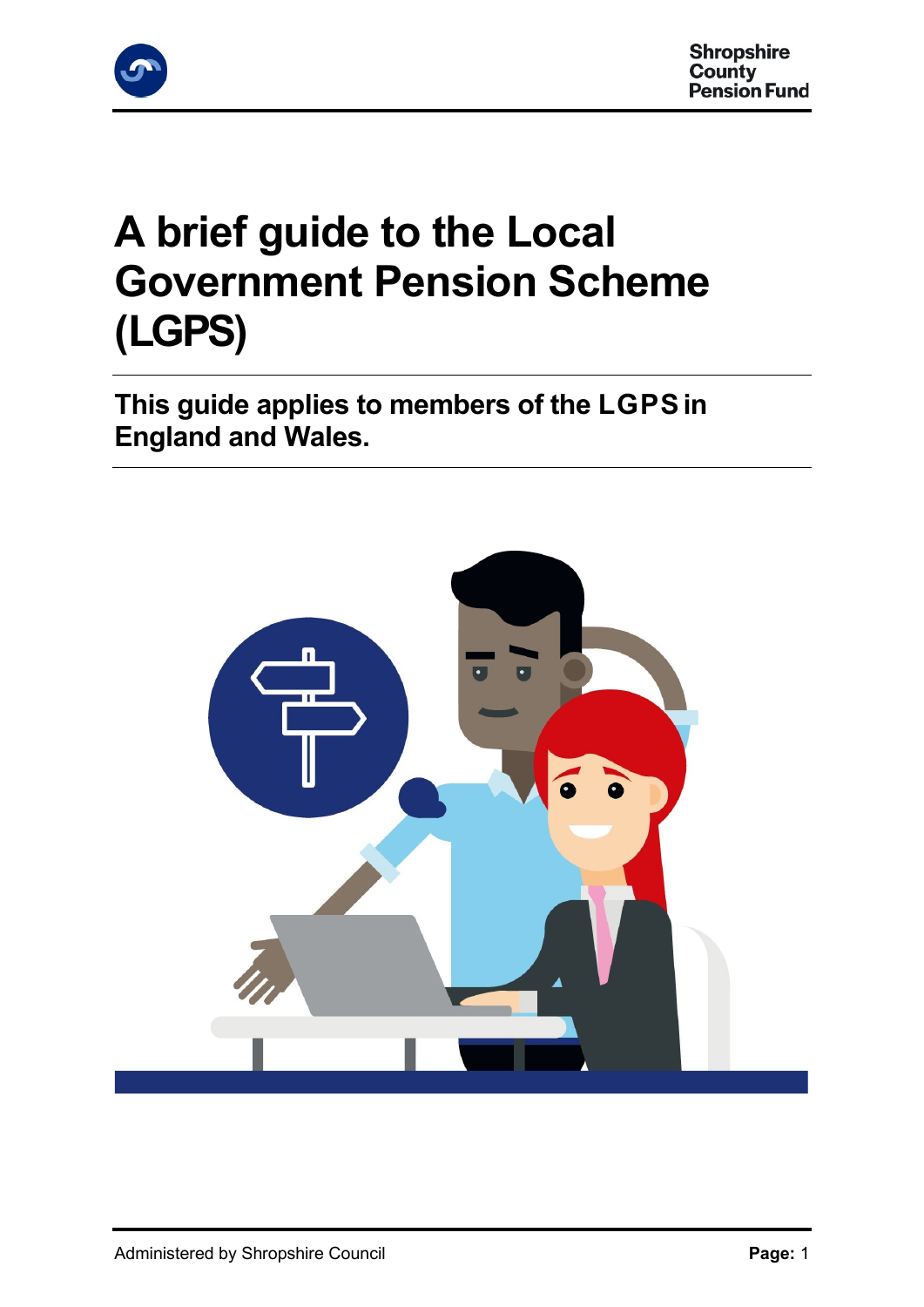# **Contents**

 $\bullet$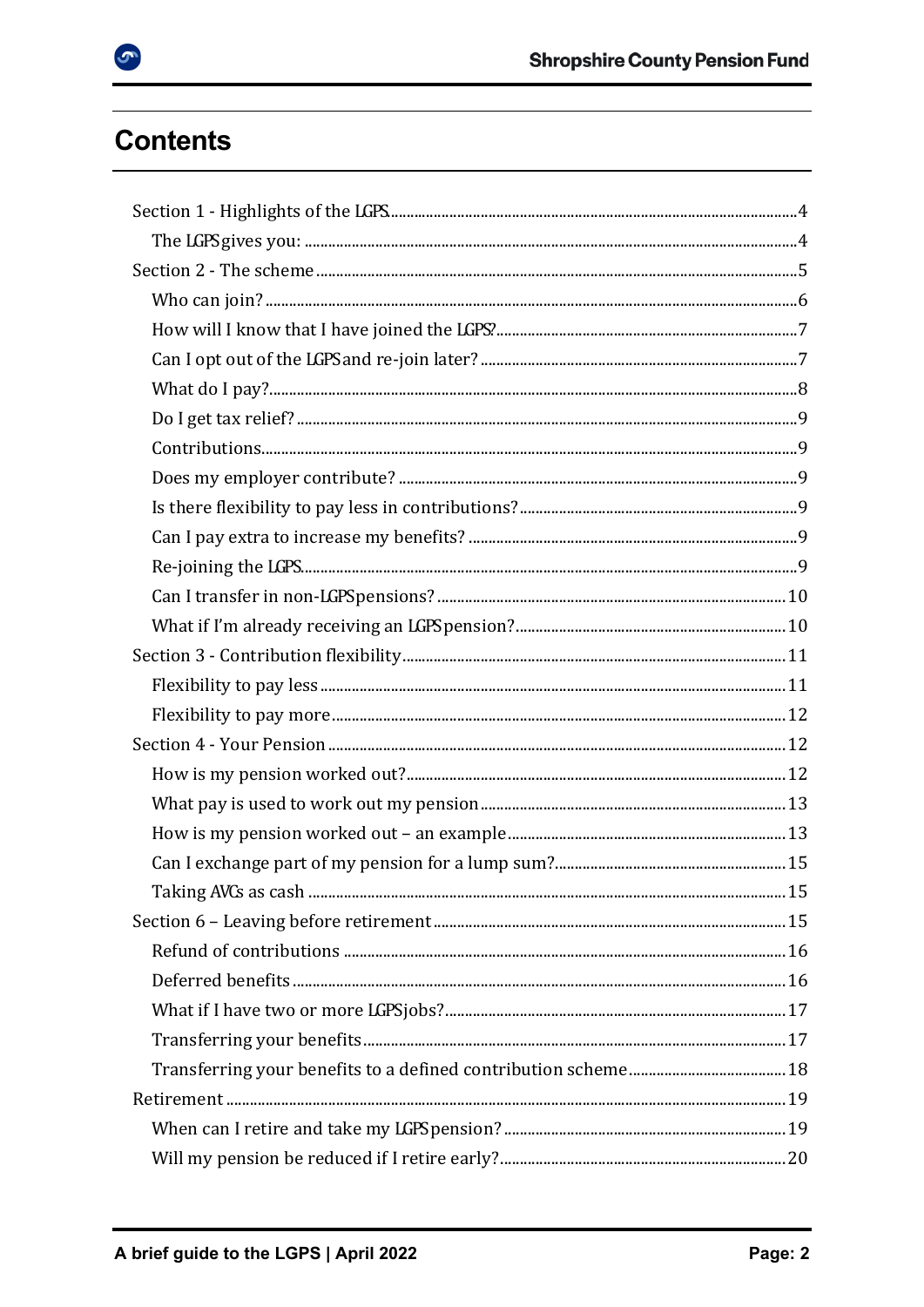| What if I lose my job through redundancy or business efficiency? 20 |  |
|---------------------------------------------------------------------|--|
|                                                                     |  |
|                                                                     |  |
|                                                                     |  |
|                                                                     |  |
|                                                                     |  |
|                                                                     |  |
|                                                                     |  |
|                                                                     |  |
|                                                                     |  |
|                                                                     |  |
|                                                                     |  |
|                                                                     |  |
|                                                                     |  |
|                                                                     |  |
|                                                                     |  |
|                                                                     |  |
|                                                                     |  |
|                                                                     |  |
|                                                                     |  |
|                                                                     |  |

This guide applies to members of the LGPS in England and Wales.

ு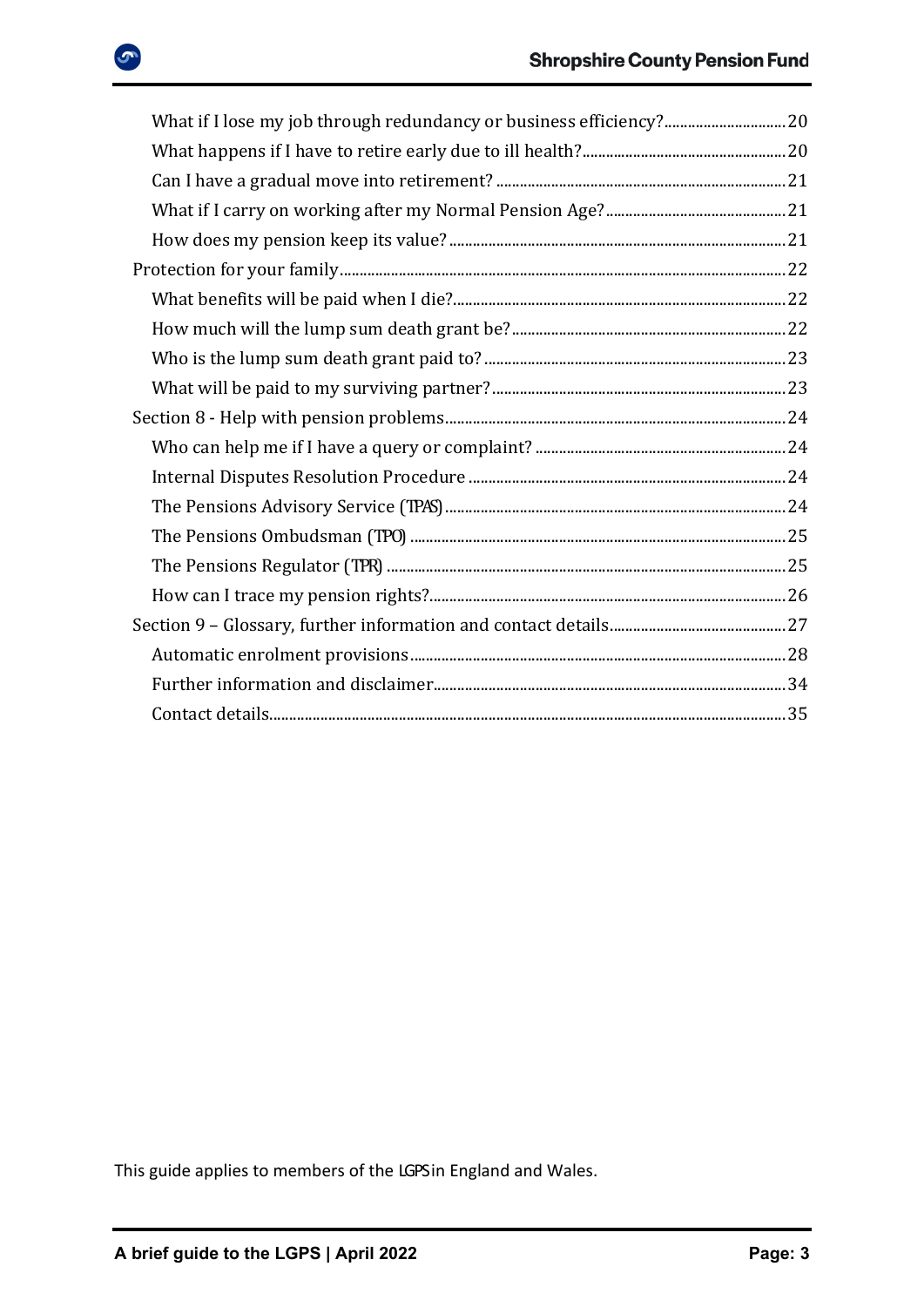### <span id="page-3-0"></span>**Section 1 - Highlights of the LGPS**

<span id="page-3-1"></span>The LGPS gives you:

**Secure benefits –** the scheme provides you with a future income, independent of share prices and stock market fluctuations.

**At a low cost to you –** with tax-efficient savings

**And your employer pays in too –** the scheme is provided by your employer who meets the balance of the cost of providing your benefits in the LGPS.

You can look forward to your retirement in the LGPS with:

**A secure pension -** worked out every Scheme year and added to your pension account. The pension added to your account at the end of a Scheme year is an amount equal to a 49th of your pensionable pay in that year if you are in the main section. At the end of every Scheme year the total amount of pension in your account is adjusted to take into account the cost of living (as currently measured by the Consumer Prices Index (CPI)). The Scheme year runs from 1 April to 31 March.

**Flexibility to pay more or less contributions -** you can boost your pension by paying more contributions, which you would get tax relief on. You also have the option to pay half your normal contributions in return for half your normal pension. This is known as the 50/50 section of the Scheme. The 50/50 section is designed to help members stay in the Scheme when times are financially tough.

**Tax-free cash -** you have the option when you take your pension to exchange part of it for some tax-free cash.

**Peace of mind -** your family enjoys financial security, with immediate life cover and a pension for your spouse, civil partner or eligible cohabiting partner and eligible children in the event of your death in service. If you ever become seriously ill and you've met the two years vesting period, you could receive immediate ill health benefits.

**Freedom to choose when to take your pension -** You do not need to have reached your Normal Pension Age in order to take your pension. Once you've met the two years vesting period, you can choose to retire and take your pension at any time between age 55 and 75. Your Normal Pension Age is simply the age you can retire and take the pension you've built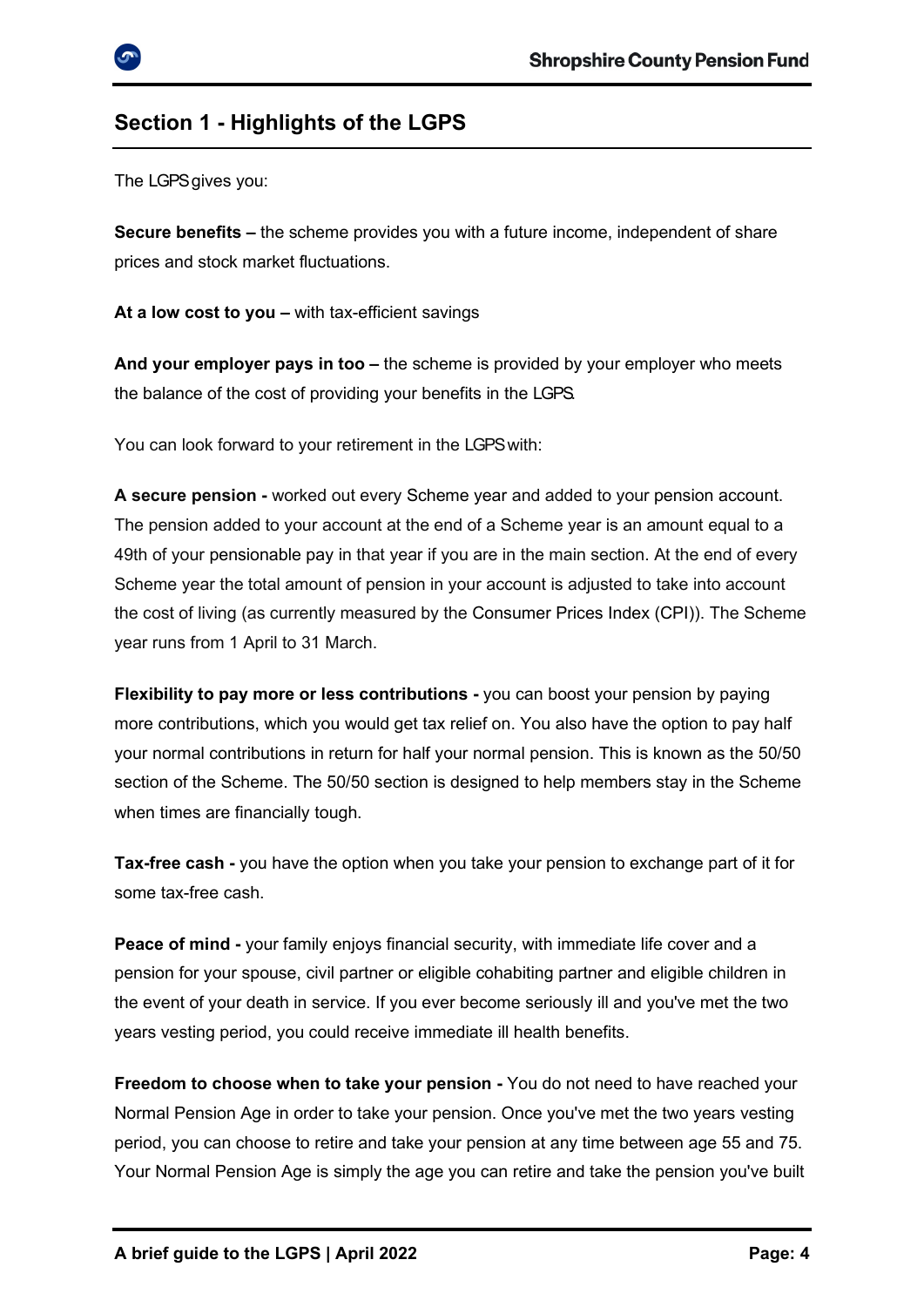up in full. If you choose to take your pension before your Normal Pension Age it will normally be reduced, as it's being paid earlier. If you take it later than your Normal Pension Age it's increased because it's being paid later.

**Redundancy and efficiency retirement -** if you are made redundant or retired in the interests of business efficiency when you are 55 or over, you will receive immediate payment of the benefits you've built up, provided you've met the two years vesting period. Your main LGPS benefits would not be reduced for early payment. Any additional pension you have bought would be reduced if you are under your Normal Pension Age when you retire.

**Flexible retirement -** You may wish to consider flexible retirement if:

- you are age 55 or over
- you have met the two years vesting period, and
- your employer agrees.

Flexible retirement helps you ease into retirement. If you reduce your hours or move to a less senior position, you can take some or all the benefits you have already built up. Your benefits may be reduced for early payment.

## <span id="page-4-0"></span>**Section 2 - The scheme**

This guide is a short description of the conditions of membership and main scheme benefits that apply if you pay into the LGPS on or after 1 April 2014.

You can find out more about the scheme in the LGPS member videos: Pensions Made [Simple.](https://www.lgpsmember.org/more/Videos.php) 'What is a Pension' and 'How your Pension Works' provide brief introductions to the scheme.

### **What kind of scheme is it?**

The LGPS is a tax approved, defined benefit occupational pension scheme which was set up under the Superannuation Act 1972. Scheme rules are now made under the Public Service Pension Schemes Act 2013.

The LGPS was contracted out of the State Second Pension scheme (S2P) until 5 April 2016. From 6 April 2016, the 'contracted out' status ended for all pension schemes due to the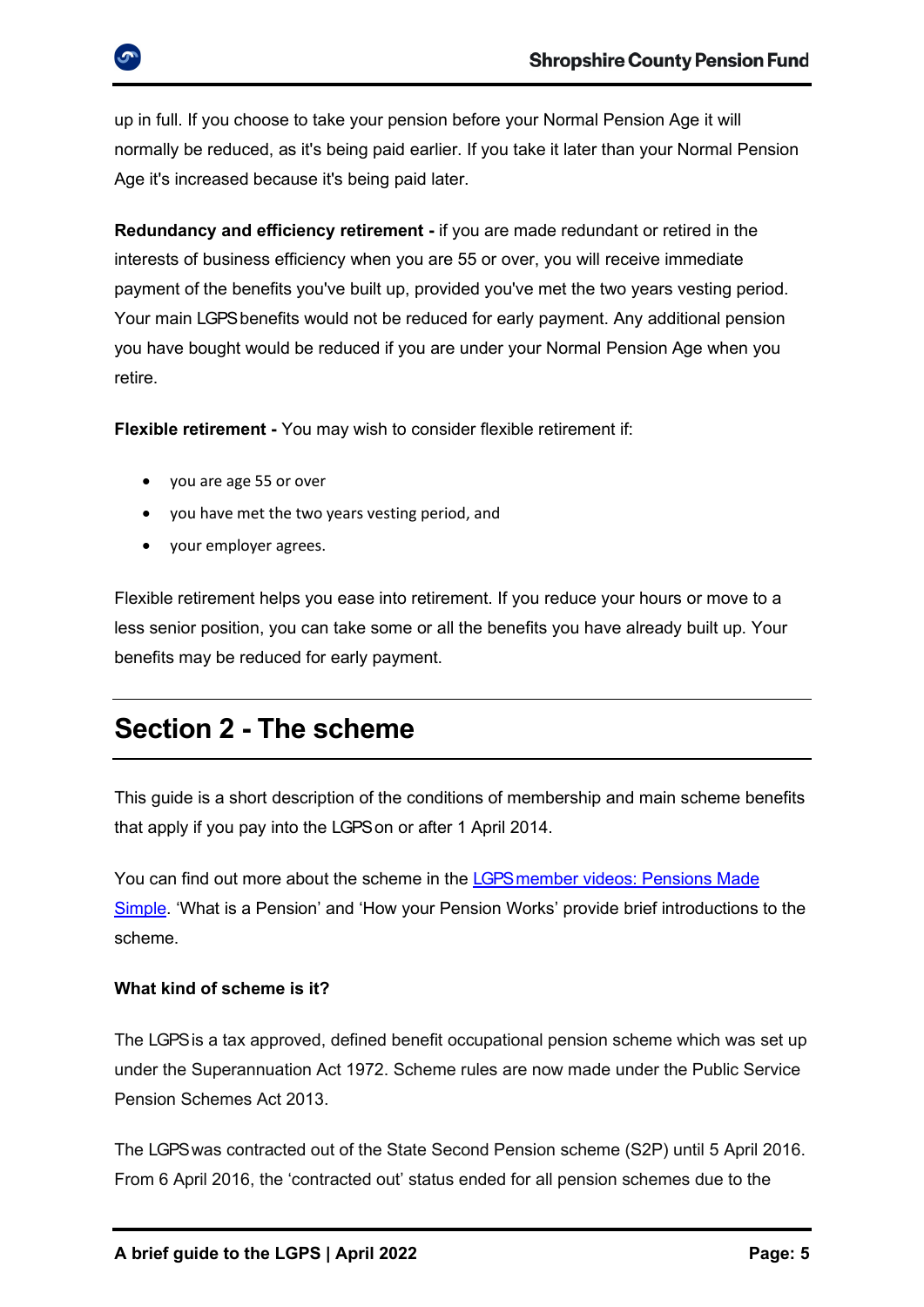introduction of the single tier State Pension. The LGPS meets the government's standards under the automatic enrolment provisions of the Pensions Act 2008.

The amount of pension you earn in a Scheme year is worked out each year and added to your pension account. The total amount of pension in your pension account is revalued at the end of each Scheme year so your pension keeps up with the cost of living.

The LGPS is very secure because the benefits are set out in law.

### <span id="page-5-0"></span>**Who can join?**

The LGPS covers employees working in local government and for other organisations that have chosen to participate in it. To be able to join the LGPS, you need to be under age 75 and work for an employer that offers membership of the Scheme. If you are employed by a designating body, such as a town or parish council, or by a non-local government organisation which participates in the LGPS (an admission body), you can only join if your employer nominates you for membership of the Scheme. Police officers, operational firefighters and, in general, teachers and employees eligible to join another public service pension scheme, such as the NHS Pension Scheme, are not allowed to join the LGPS.

You will automatically join on the date your employment begins if you are eligible, unless your contract of employment is for less than three months, you can elect to join by completing an opt-in form. If you don't elect to join, you may still become a member automatically if your employer:

- extends your contract so that it is for longer than three months, you will join the Scheme from the pay period after your contract is extended
- must enrol you into the Scheme under the Government automatic enrolment provisions. Your employer must do so if you are an eligible jobholder, unless your employer decides to postpose the dater you join. An eligible jobholder is a worker who is age 22 or over, under State Pension Age who earns more than £10,000 a year (2022/23 figure). You will normally be brought into the Scheme from the automatic enrolment date.

If you join the Scheme you have the right to opt out. You can complete an opt out form once you have started your employment.

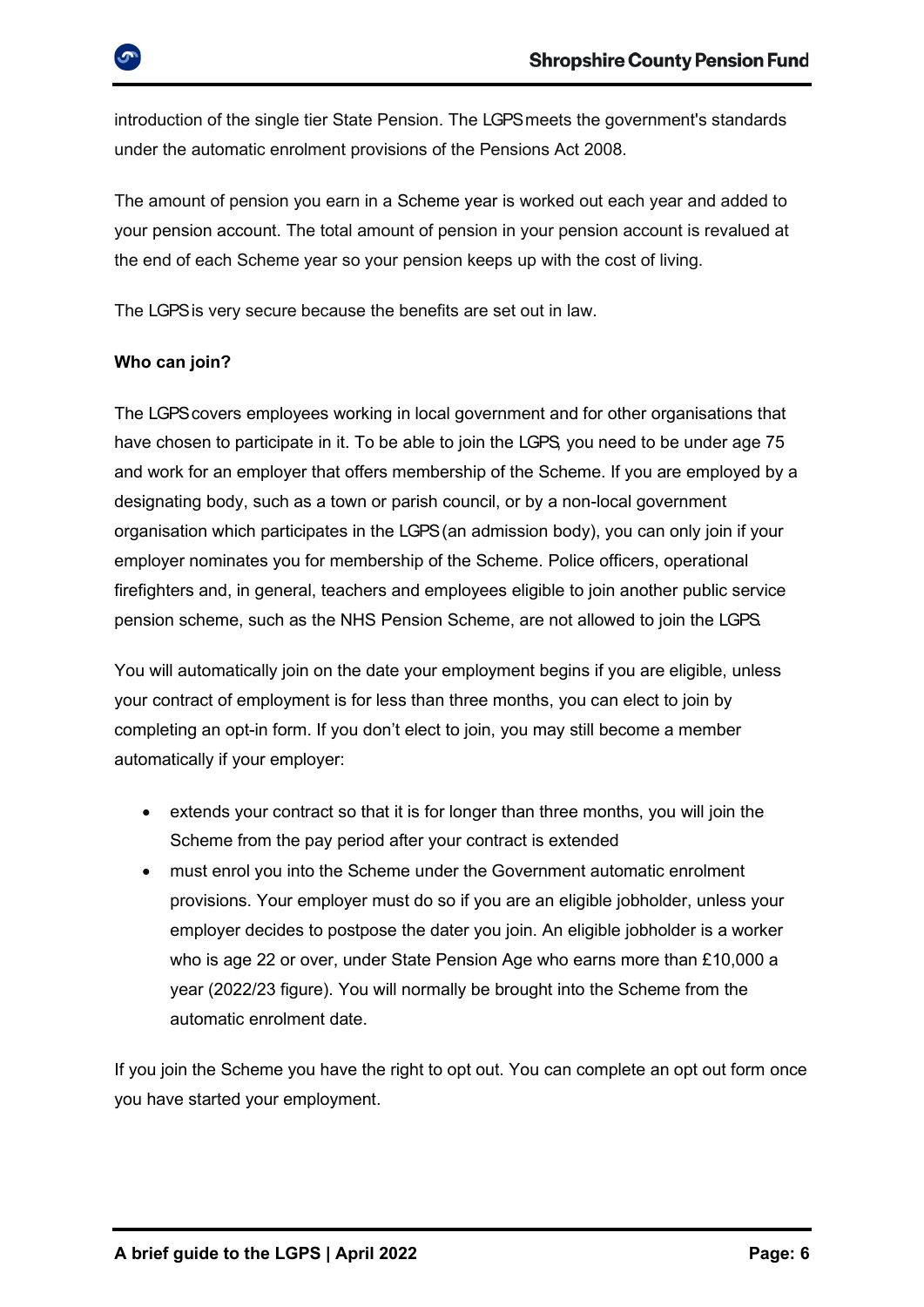### <span id="page-6-0"></span>**How will I know that I have joined the LGPS?**

On joining the LGPS, relevant records and a pension account will be set up and an official notification of your membership of the LGPS will be sent to you. If you have more than one employment in the Scheme, a pension account will be set up for each one. You should check your payslip to make sure that pension contributions are being deducted.

### <span id="page-6-1"></span>Can I opt out of the LGPS and re-join later?

Yes, you can opt out of the Scheme. If you are thinking of opting out you might first want to consider an alternative option, which is to move to the 50/50 section of the Scheme. In the 50/50 section, you pay half your normal contributions in return for half your normal pension build-up. To find out more, see the section on Flexibility to pay less.

If, having considered the 50/50 option, you still decide the LGPS is not for you, you can leave the LGPS at any time on or after your first day of eligible employment by completing an opt out form. An opt out form is available from you LGPS administering authority. Your employer is not allowed to provide you with an opt out form. You might want to take independent financial advice before making the final decision to opt out.

If you opt out of the LGPS before completing three months' membership, you will be treated as never having been a member. Your employer will refund any contributions you have made through your pay.

If you opt out of the LGPS with three or more months' membership and before completing the two years vesting period, you can usually take a refund of your contributions (less any statutory deductions) or transfer out your pension to another scheme.

If you opt out of the LGPS after meeting the two years vesting period, you will have deferred benefits in the Scheme. You will generally have the same options as anyone leaving their job before retirement, except you cannot take your deferred benefits unless you have left your job. If you re-join the Scheme you will not be permitted to join your deferred benefit with the pension account that will be created when you re-join the Scheme. Instead, you will have two separate sets of pension benefits.

If you opt out, you can opt back into the Scheme at any time before age 75, provided you are otherwise eligible to join the Scheme.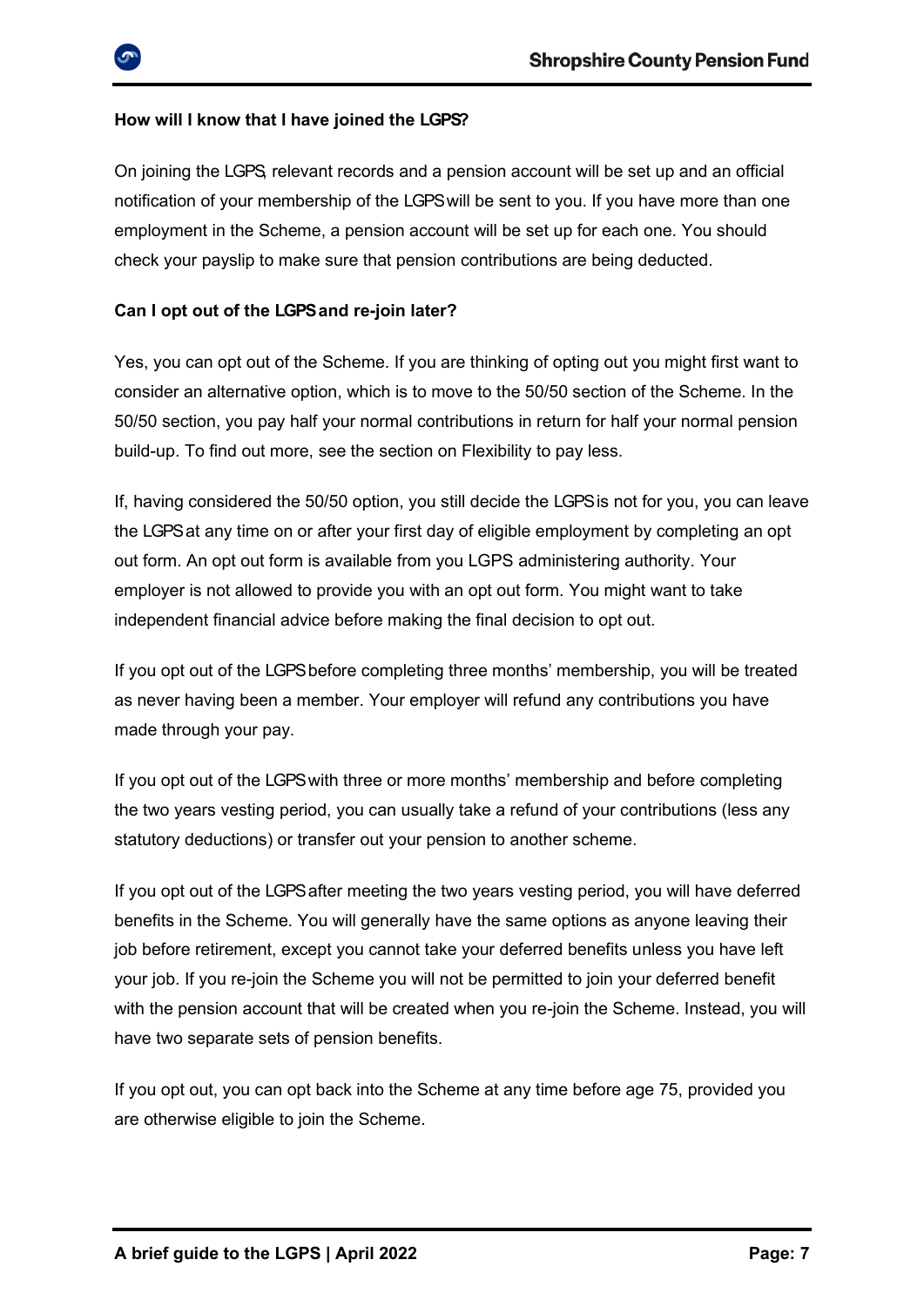If you stay opted out, your employer will normally automatically enrol you back into the LGPS approximately every three years from the date they have to comply with the automatic enrolment provisions provided you are an Eligible Jobholder at that time. An eligible jobholder is a worker who is aged at least 22 and is under State Pension Age and who earns more than £10,000 a year (2022/23 figure).

### **Your employer can choose not to automatically enrol you if:**

- you had opted out of the LGPS less than 12 months before the date you would have been automatically enrolled in the job, or
- notice to terminate employment has been given before the end of the period of six weeks beginning with what would have been the date you were automatically enrolled in the job, or
- your employer has reasonable grounds to believe that, on what would have been the date they automatically enrolled you, you hold Primary Protection, Enhanced Protection, Fixed Protection, Fixed Protection 2014, Individual Protection 2014, Fixed Protection 2016 or Individual Protection 2016.

### <span id="page-7-0"></span>**What do I pay?**

Your contribution rate depends on how much you are paid but it's currently between 5.5% and 12.5% of your pensionable pay. If you elect for the 50/50 section of the Scheme you would pay half the rates listed below. The rate you pay depends on which pay band you fall into. When you join, and every April afterwards, your employer will decide your contribution rate. If your pay changes throughout the year, your employer may decide to review your contribution rate.

| JUIIIIIDULIUII DAIIUS IUI <i>L</i> UZZIZJ |                                    |                                 |  |  |  |  |
|-------------------------------------------|------------------------------------|---------------------------------|--|--|--|--|
|                                           | If your actual pensionable pay is: | You pay a contribution rate of: |  |  |  |  |
|                                           | Up to £15,000                      | 5.5%                            |  |  |  |  |
|                                           | £15,001 to £23,600                 | 5.8%                            |  |  |  |  |
|                                           | £23,601 to £38,300                 | 6.5%                            |  |  |  |  |
|                                           | £38,301 to £48,500                 | 6.8%                            |  |  |  |  |
|                                           | £48,501 to £67,900                 | 8.5%                            |  |  |  |  |
|                                           | £67,901 to £96,200                 | 9.9%                            |  |  |  |  |
|                                           | £96,201 to £113,400                | 10.5%                           |  |  |  |  |
|                                           | £113,401 to £170,100               | 11.4%                           |  |  |  |  |
|                                           | £170,101 or more                   | 12.5%                           |  |  |  |  |

### **Here are the pay bands and the rates that apply from April 2022. Table 1: Contribution bands for 2022/23**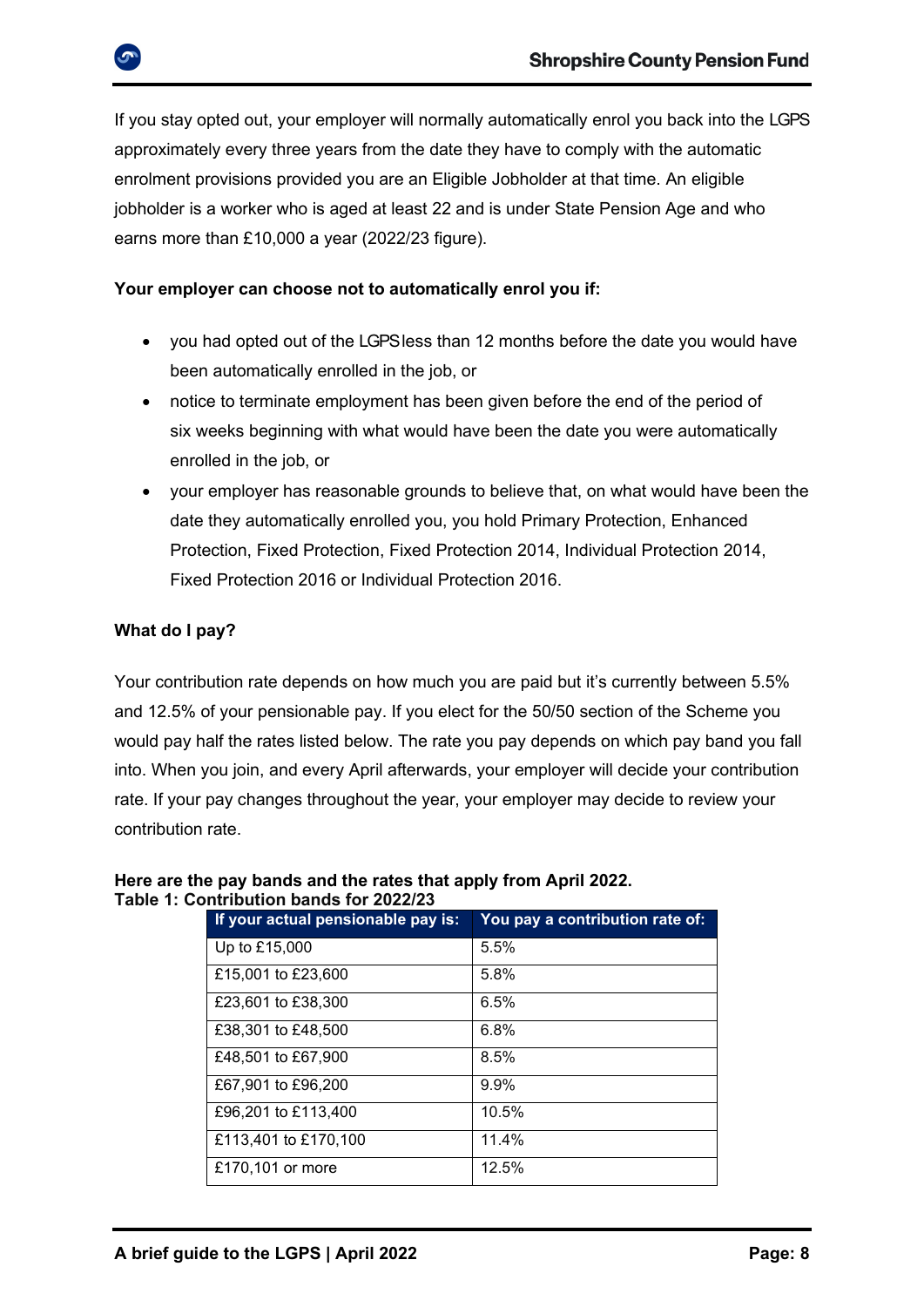

The contribution rates and pay bands in the table above will be reviewed periodically and may change in the future.

### <span id="page-8-0"></span>**Do I get tax relief?**

As a member of the LGPS, if you earn enough to pay tax, your contributions will attract tax relief when they are deducted from your pensionable pay. There are restrictions on the amount of tax relief available on pension contributions. If the value of your pension savings increases in any one year by more than the standard annual allowance of £40,000 (2022/23) you may have to pay a tax charge. Most people will not be affected by the annual allowance.

### <span id="page-8-1"></span>**Contributions**

### <span id="page-8-2"></span>**Does my employer contribute?**

Your employer currently pays the balance of the cost of providing your benefits in the LGPS. Every three years an independent review is undertaken to calculate how much your employer should contribute to the Scheme.

### <span id="page-8-3"></span>**Is there flexibility to pay less in contributions?**

Yes, there is an option known as 50/50. In the 50/50 section you pay half the normal contributions and build up half the normal pension during the time you pay reduced contributions are being paid. See the section on Flexibility to pay less.

### <span id="page-8-4"></span>**Can I pay extra to increase my benefits?**

You can increase your benefits by paying extra contributions, known as Additional Pension Contributions (APCs), to buy extra LGPS pension, or by making payments to the Scheme's Additional Voluntary Contributions (AVC) arrangement. See the section on Flexibility to pay more.

### <span id="page-8-5"></span>**Re-joining the LGPS**

If you re-join the LGPS and you have deferred benefits in an LGPS fund in England or Wales, your deferred benefits will generally be automatically joined with your new active pension account. You will have 12 months from re-joining the scheme to make your decision. Your employer may allow you longer to decide.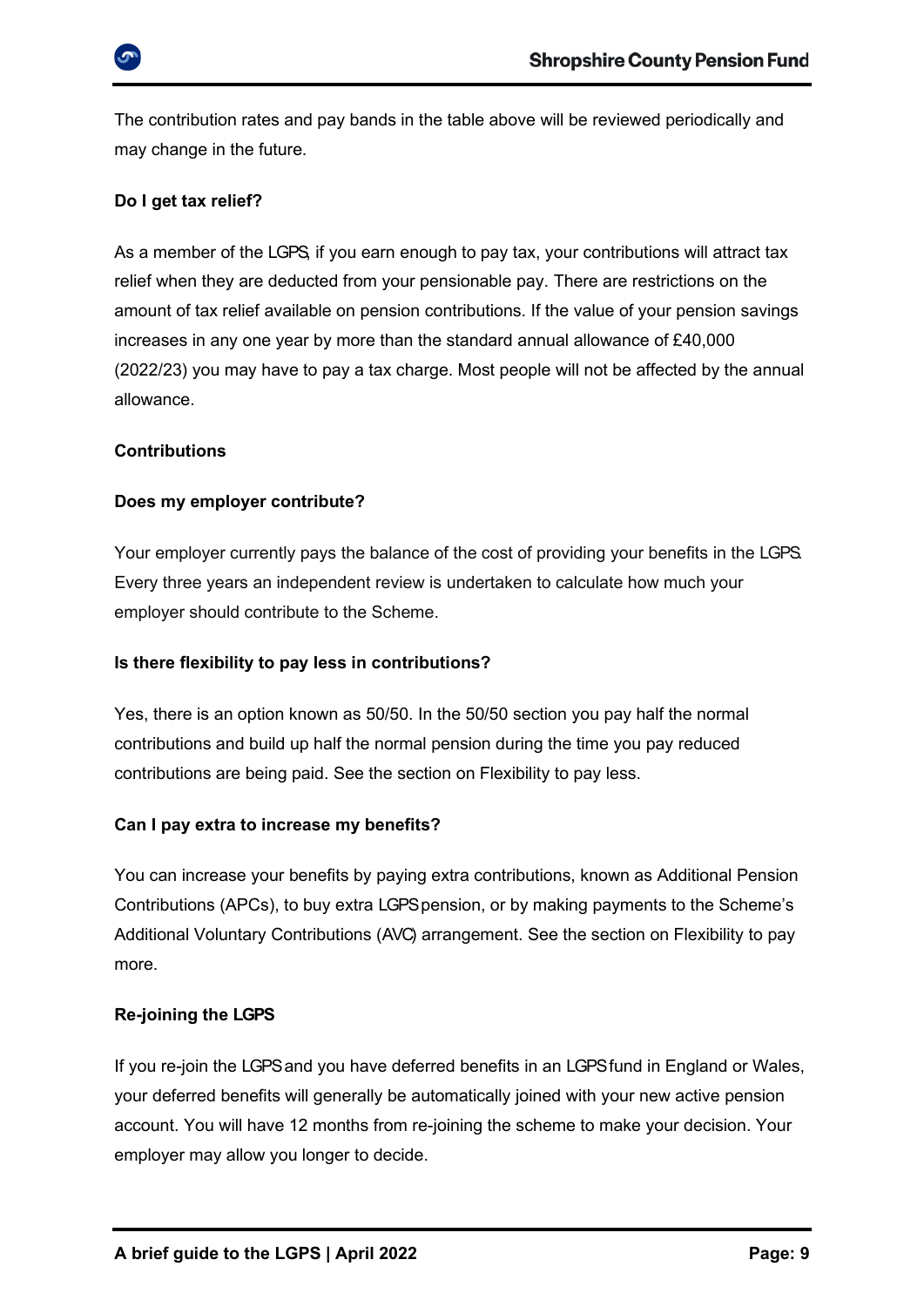Different rules apply if you have deferred benefits in an LGPS fund in England or Wales because you opted out of the Scheme on or after 11 April 2015. You cannot join those benefits with your new active pension account. They will remain as a separate deferred benefit.

If you re-join the LGPS in England or Wales and have a deferred refund this must be joined with your new active pension account.

### <span id="page-9-0"></span>**Can I transfer in non-LGPS pensions?**

If you have paid into another non-LGPS pension arrangement or to the LGPS in Scotland or Northern Ireland, you may be able to transfer your previous pension rights into the LGPS. You only have 12 months from joining the LGPS to opt to transfer your previous pension rights, unless your employer and LGPS administering authority allow you longer. You cannot transfer a pension that is already being paid to you.

### <span id="page-9-1"></span>**What if I'm already receiving an LGPS pension?**

If you are already receiving a pension from the Scheme, some or all of which you built up before 1 April 2014, and you are re-employed in local government or by an employer who offers membership of the LGPS, your pension may be affected. You must tell the LGPS administering authority that pays your pension about your new employment, regardless of whether you join the Scheme in your new position or not. They will let you know whether your pension in payment is affected in any way.

If you are receiving a pension from the Scheme, all of which you built up after 31 March 2014, and you are re-employed in local government or by an employer who offers membership of the LGPS, you do not need to inform the LGPS administering authority that pays your pension. There is no effect on your pension in payment. The only exception to this is if you are in receipt of a LGPS ill health pension of the type that is stopped if you are in any gainful employment. If this is the case, you must inform the employer who awarded you that pension. They will let you know whether your pension in payment should be stopped.

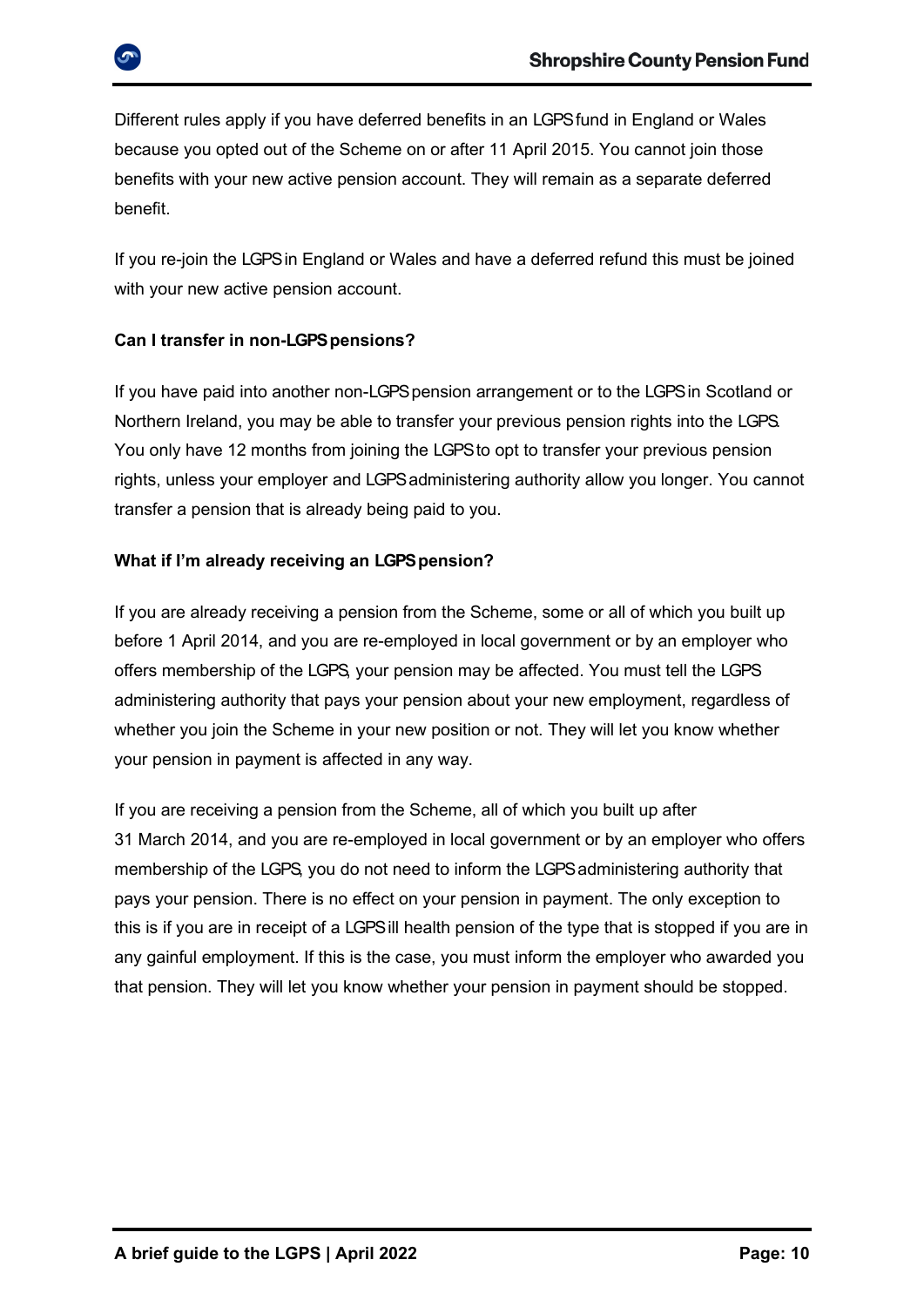### <span id="page-10-0"></span>**Section 3 - Contribution flexibility**

You can find out more about the scheme in the LGPS member videos: Pensions Made [Simple](https://www.lgpsmember.org/more/Videos.php). 'Looking after your pension' introduces ways that you can pay reduced or extra contributions.

### <span id="page-10-1"></span>**Flexibility to pay less**

When you join the Scheme, you will be placed in the main section of the Scheme. However, once you are a member of the Scheme you will be able to elect in writing to move to the 50/50 at any time.

In the 50/50 section you pay half your normal contributions. This flexibility may be useful during times of financial hardship as it allows you to remain in the Scheme, building up valuable pension benefits, instead of opting out of the Scheme.

You can ask your employer for 50/50 option form is available from your employer (or it can downloaded from [www.shropshirecountypensionfund.co.uk\)](file://///sw12ssfs03/shrops/Finance/Pensions/Communications%20(live%20data)/Forms%20and%20Guidance%20Library/Current%20Scheme%20Guidance/Drafts%20for%20Editing/www.shropshirecountypensionfund.co.uk) to be returned to your employer. If you have more than one job in which you contribute to the Scheme, you would need to specify in which of the jobs you wish to move to the 50/50 section.

If you elect for 50/50, you would be moved to that section from the next available pay period. You would then start paying half your normal contributions and build up half your normal pension during the time you are in that section. When you make an election for the 50/50 section, your employer must provide you with information on the effect this will have on your benefits in the Scheme.

If you were to die in service whilst in the 50/50 section of the Scheme, the lump sum death grant and any survivor pensions would be worked out as if you were in the main section of the Scheme. If you are awarded an ill health pension which includes an amount of enhanced pension, the amount of enhanced pension added to your pension account is worked out as if you were in the main section of the Scheme.

The 50/50 section is designed to be a short-term option for when times are tough financially. Because of this, your employer must re-enrol you back into the main section of the Scheme approximately three years from the date they first have to comply with the automatic enrolment provisions (and approximately every three years after that). If you wished to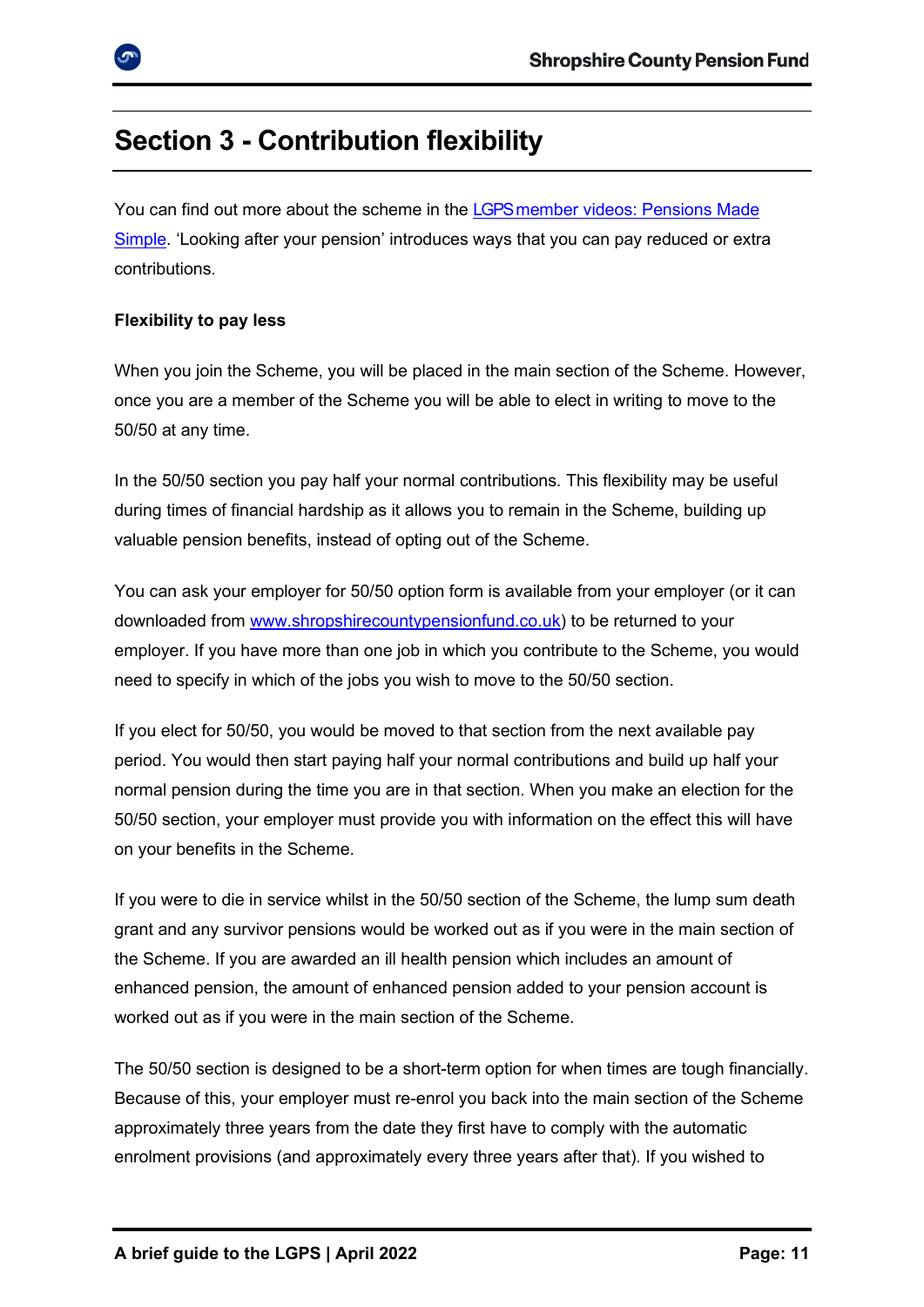

continue in the 50/50 section at that point you would need to make another election to remain in the 50/50 section.

There is no limit to the number of times you can elect to move between the main and the 50/50 sections.

### <span id="page-11-0"></span>**Flexibility to pay more**

There are several ways you can provide extra benefits, on top of the benefits you are already looking forward to as a member of the LGPS.

You can improve your retirement benefits by paying:

- Additional Pension Contributions to buy extra LGPS pension
- Additional Voluntary Contributions (AVCs) arranged through the LGPS (in-house APCs),
- Free Standing Additional Voluntary Contributions to a scheme of your choice,
- contributions to a stakeholder or personal pension plan.

Your LGPS administering authority can give you more information on the first two of these options. Contact details are at the end of this guide. You may wish to take independent financial advice before you decide to pay extra.

### <span id="page-11-1"></span>**Section 4 - Your Pension**

Your LGPS benefits are made up of:

- an annual pension that, after leaving, increases every year in line with the cost of living for the rest of your life, and
- the option to exchange part of your pension for a tax-free lump sum paid when you take your pension benefits.

### <span id="page-11-2"></span>**How is my pension worked out?**

### **Benefits built up from 1 April 2014**

Every year, you will build up a pension at a rate of 1/49th of the amount of pensionable pay (and assumed pensionable pay) you received in that Scheme year if you are in the main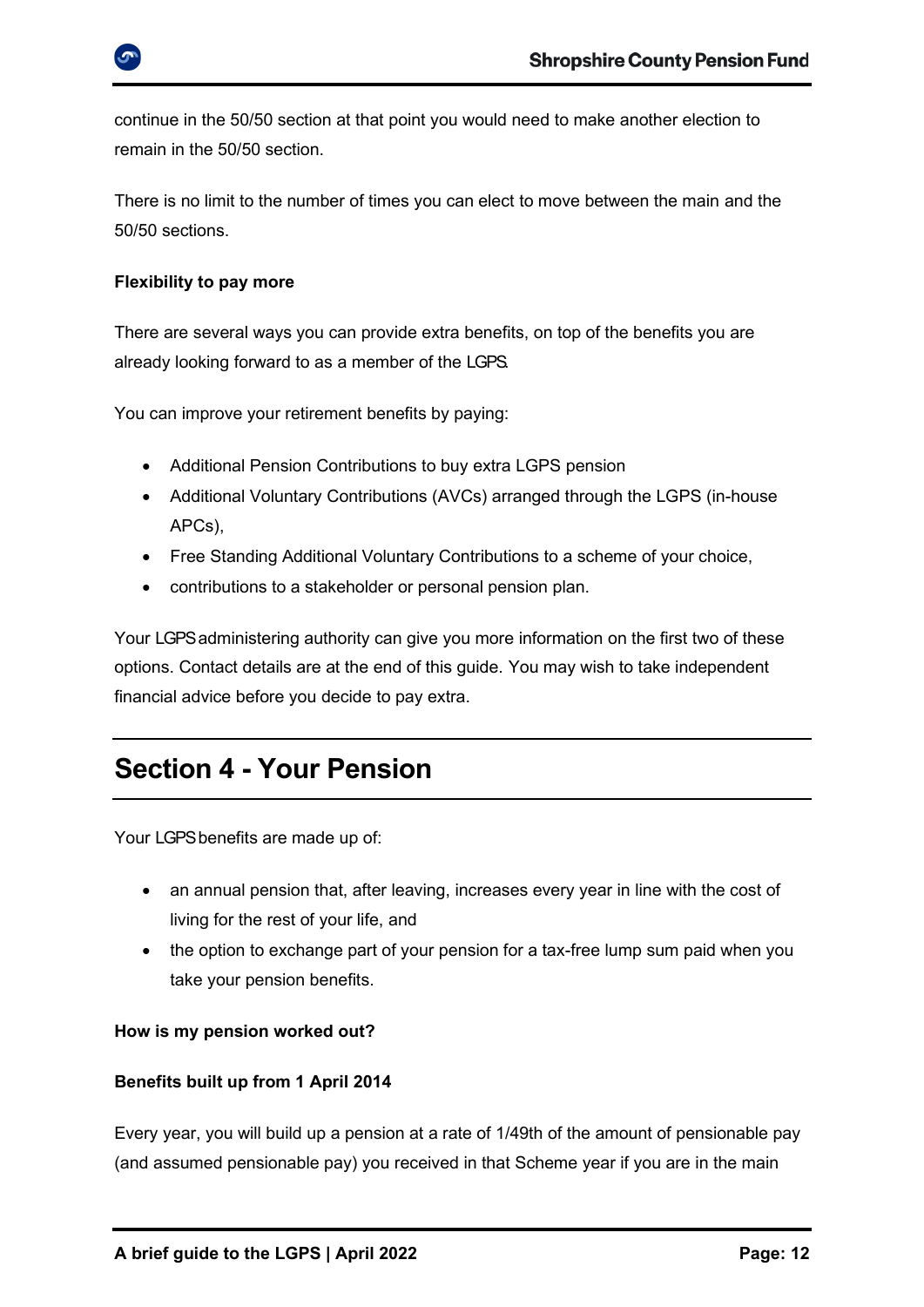section of the Scheme. You will build up a pension at half this rate if you are in the 50/50 section of the Scheme.

The amount of pension built up during the Scheme year is added to your pension account and revalued at the end of each Scheme year, so your pension keeps up with the cost of living. The Scheme Year runs from 1 April to 31 March.

### <span id="page-12-0"></span>**What pay is used to work out my pension?**

The amount of pension added into your pension account at the end of the Scheme year is worked out using your pensionable pay which is the amount of pay on which you pay your normal pension contributions.

- If during the Scheme year you had been:
- on leave on reduced contractual pay or no pay due to sickness or injury,
- on relevant child related leave or
- reserve forces service leave

then, for the period of that leave, your pension is based on your assumed pensionable pay. Assumed pensionable pay is a notional pay figure used to make sure your pension benefits build up as if you were at work receiving normal pay.

### <span id="page-12-1"></span>**How is my pension worked out – an example**

Let's look at the pension account of a member who joined the Scheme who had:

- pensionable pay of £25,494.79 in their first year of joining
- increases to their pensionable pay of 1% each year.

| <b>Scheme</b><br>Year | <b>Opening</b><br><b>Balance</b> | <b>Build-up in Scheme Year</b><br>Pay / Build up rate = Pension | <b>Total</b><br><b>Account 31</b><br><b>March</b> | Cost of<br><b>Living</b><br><b>Adjustment</b> | <b>Total</b>                         |
|-----------------------|----------------------------------|-----------------------------------------------------------------|---------------------------------------------------|-----------------------------------------------|--------------------------------------|
| Year 1                | £2,111.90                        | £25,494.79 ÷ 49 = £520.30                                       | £2,632.20                                         | $2.4\% =$<br>£63.17                           | £2.632.20 +<br>£63.17 =<br>£2,695.37 |
| Year 2                | £2,695.37                        | £25,749.74 ÷ 49 = £525.50                                       | £3,220.87                                         | $1.7\% =$<br>£54.75                           | £3,220.87 +<br>£54.75 =<br>£3,275.62 |
| Year 3                | £3,275.62                        | £26,007.24 ÷ 49 = £ 530.76                                      | £3,806.38                                         | $0.5\% =$<br>£19.03                           | £3,806.38 +<br>£19.03 =<br>£3,825.41 |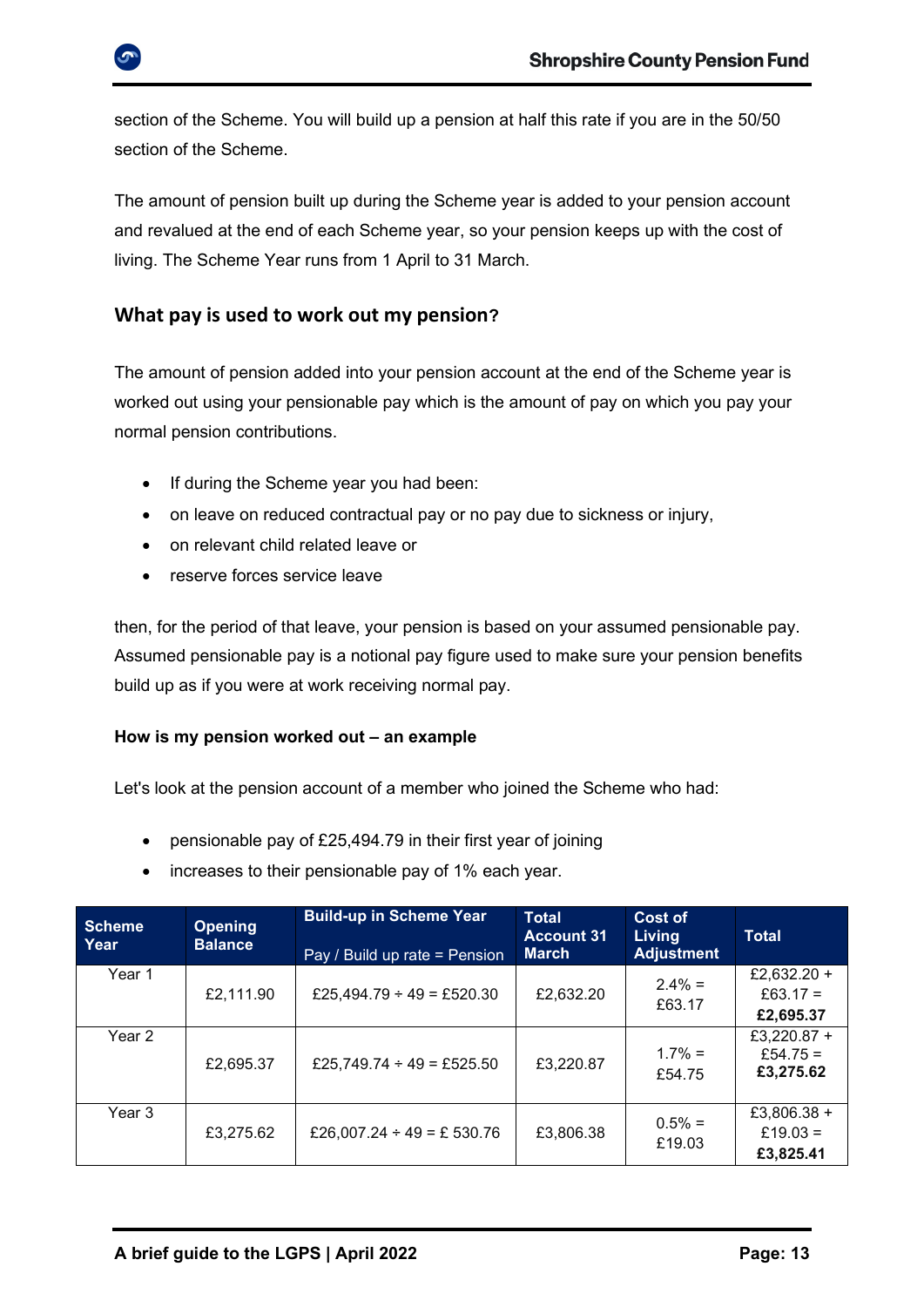### **Benefits built up before 1 April 2014**

On 1 April 2014, the LGPS changed from a final salary scheme to a career average scheme. If you joined the LGPS before 1 April 2014, you have built up benefits in the final salary scheme. These benefits are calculated differently, using your membership up to 31 March 2014 and your final pay.

**For membership built up to 31 March 2008**, you receive a pension of 1/80th of your final pay plus an automatic tax-free lump sum of three times your pension.

**For membership built up from 1 April 2008 to 31 March 2014**, you receive a pension of 1/60th of your final pay. There is no automatic lump sum for membership built up after March 2008, but you do have the option to exchange some of your pension for a tax-free lump sum.

If you were paying into the LGPS on 31 March 2012 and were within 10 years of age 65 at 1 April 2012, you may qualify for an additional protection called the underpin. If you are covered by the underpin, you will get a pension at least equal to the pension you would have received if the Scheme had not changed on 1 April 2014.

The underpin can also apply if:

- you were an active member of another public service pension scheme on 31 March 2012,
- you were within 10 years of age 65 on 1 April 2012, and
- you subsequently join the LGPS and transfer your pension benefits from the other public service pension scheme into the LGPS.

If you are covered by the underpin, a calculation will be performed when you stop contributing to the Scheme, or at your protected Normal Pension Age if earlier. The purpose of the calculation is to check that the pension you have built up is at least equal to the pension you would have received if the Scheme had not changed on 1 April 2014. If it isn't, the difference will be added into your pension account when your pension is paid to you.

The underpin calculation is slightly different if you have been in the 50/50 section of the Scheme at any time. The pension you would have built up in the main section of the Scheme is compared with the pension you would have received if the Scheme had not changed on 1 April 2014.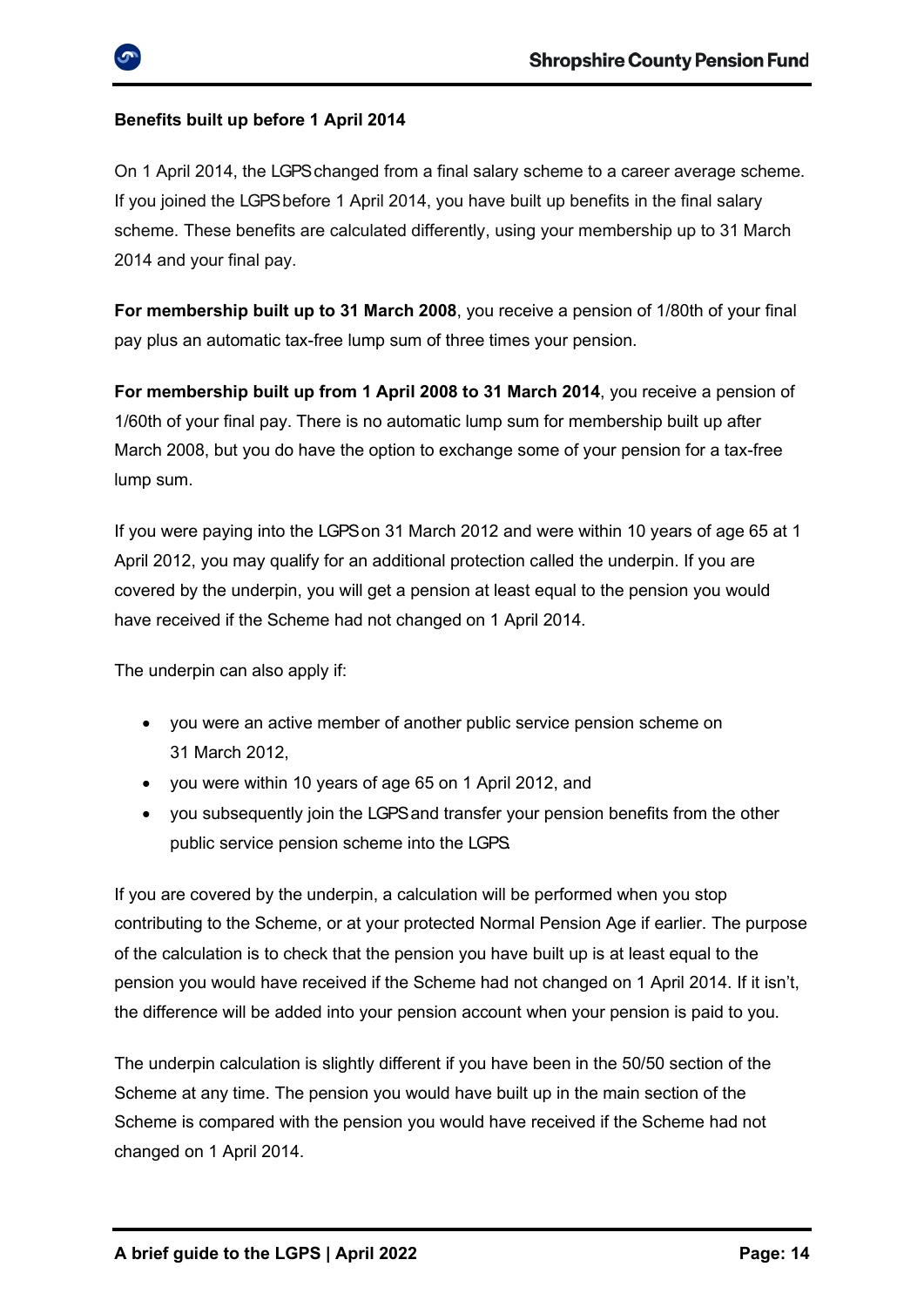More information on the underpin is available from the national website for LGPS members.

A recent court case has ruled that certain younger members should also qualify for the underpin. The Government is currently finalising changes to achieve this.

#### <span id="page-14-0"></span>**Can I exchange part of my pension for a lump sum?**

You can exchange part of your pension for a one-off tax-free cash payment. You will receive £12 lump sum for each £1 of annual pension given up. You can take up to 25% of the capital value of your pension benefits as a lump sum. The total lump sum must not exceed £268,275. If you have previously taken payment of (crystallised) pension benefits, you can take 25% of your remaining lifetime allowance as a lump sum. Details of the maximum tax-free cash payment you can take will be given to you shortly before you take your LGPSpension. It is at that time you need to make a decision.

#### <span id="page-14-1"></span>**Taking A VCs as cash**

If you pay Additional Voluntary Contributions (AVCs) in the LGPS, you may be able to take your AVC fund as a tax-free lump sum. This option will be open to you if:

- you take your AVC at the same time as your main LGPS benefits
- your AVC plus your LGPS lump sum is less than 25% of the overall value of your LGP Sbenefits (including your AVC fund) and
- the total lump sum doesn't exceed £268,275. If you have previously taken pension benefits, the lump sum must not exceed 25% of your remaining lifetime allowance.
- Details of this option will be given to you shortly before you take your LGPS retirement.

### <span id="page-14-2"></span>**Section 6 – Leaving before retirement**

If you leave your job before retirement and have met the two years vesting period*,* you will have built up an entitlement to a pension.

You will have two options:

- you can choose to keep your benefits in the LGPS. These are known as deferred benefits and will increase every year in line with the cost of living, or
- you may be able to transfer your deferred benefits to another pension arrangement.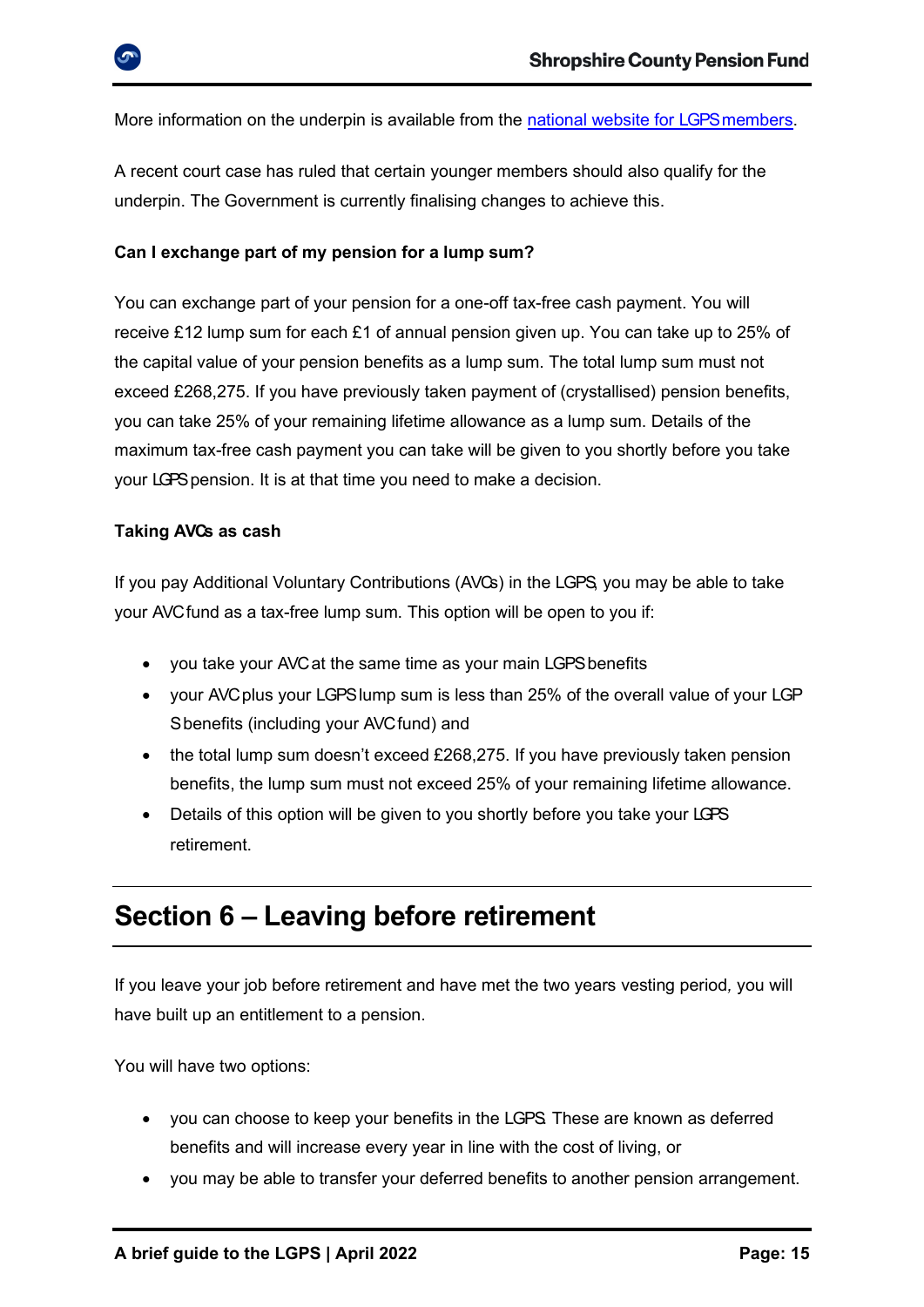

If you leave your job before retirement and have not met the two years vesting period*,* you will have three options:

- you will normally be able to claim a refund of your contributions, or
- you may be able to transfer your benefits to a new pension arrangement, or
- <span id="page-15-0"></span>• you can delay your decision until you either re-join the LGPS, transfer your benefits to a new pension arrangement, or want to take a refund of contributions. A refund of contributions must be paid within five years of the date you left the Scheme or by age 75 if earlier. Your LGPSadministering authority will set a deadline by which you can elect to transfer out.

### **Refund of contributions**

If you leave with less than two years' Scheme membership or opt out of the Scheme with more than three months but less than two years' membership, you will normally be able to take a refund of your contributions. There will be a deduction for tax and the cost, if any, of buying you back into the State Second Pension scheme in relation to any membership before 6 April 2016. A refund of contributions must be paid within five years of the date you left the Scheme or by age 75 if earlier.

### <span id="page-15-1"></span>**Deferred benefits**

If you leave before your Normal Pension Age and you meet the two years vesting period, you will be entitled to deferred benefits within the LGPS. Your deferred LGPS benefits will be calculated as described in the How is my pension worked out? section.

While your pension benefits are deferred, they will increase each year in line with the cost of living.

- Your deferred benefits will normally be paid unreduced at your Normal Pension Age, unless one of the following happens:
- You transfer your deferred benefits to another pension scheme or arrangement.
- Your benefits are paid early on health grounds. Your benefits could be paid in full if:
- you are permanently incapable of doing the job you were working in when you left the LGPS and
- you are unlikely to be capable of undertaking any gainful employment within three years of the date you applied for your LGPS pension to be paid because of ill health or by your Normal Pension Age, if this is earlier.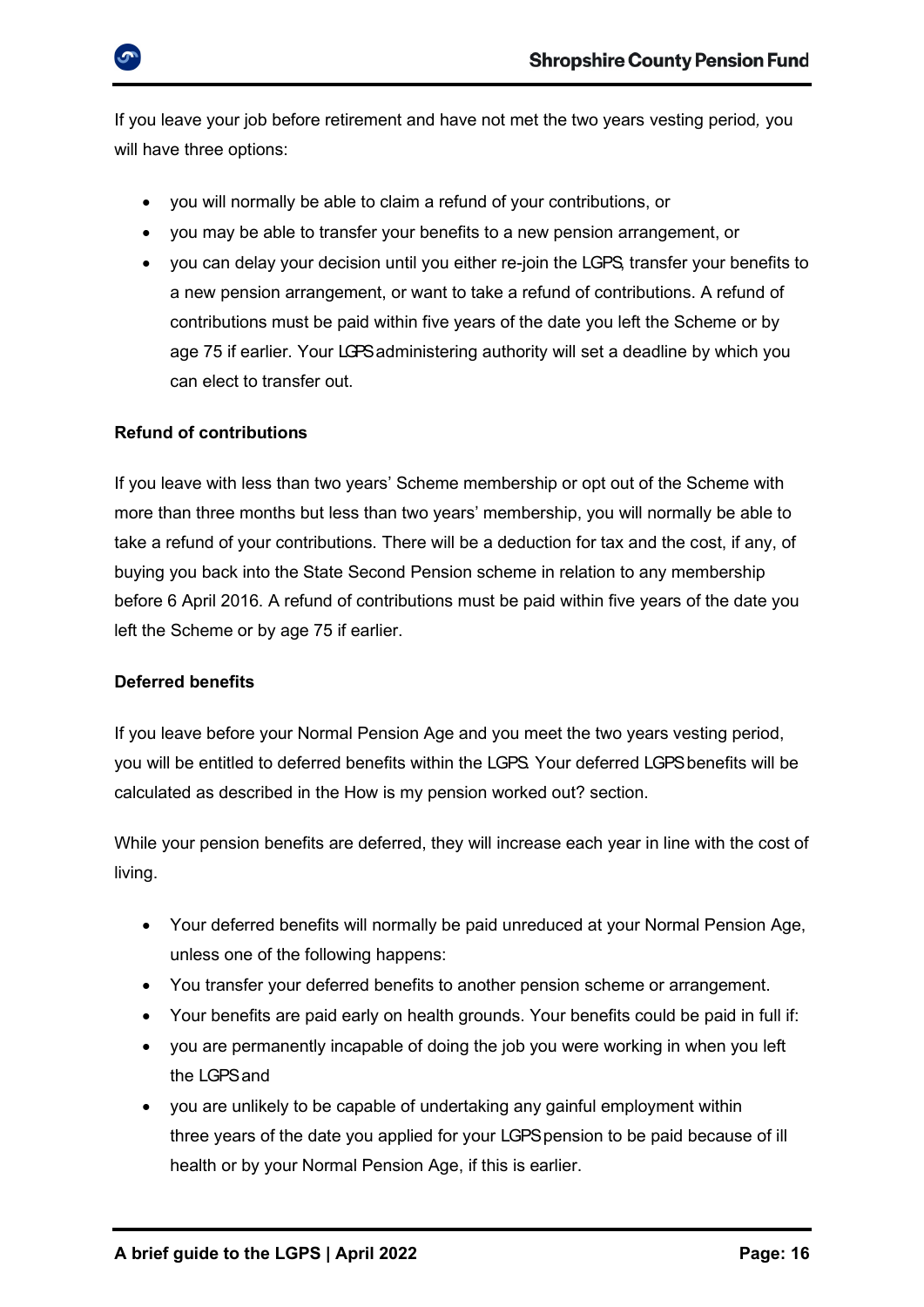- You elect to receive your deferred benefits early from age 55 onwards.
- You elect not to receive your deferred benefits at your Normal Pension Age and defer receiving your pension until later. Your benefits must be paid by age 75.

Benefits paid earlier than your Normal Pension Age, other than on the grounds of permanent ill health, may be reduced to take account of their early payment and the fact that your pension will be paid for longer. Benefits paid after your Normal Pension Age will be increased.

### <span id="page-16-0"></span>**What if I have two or more LGPS jobs?**

If you:

- have two or more jobs in which you pay into the LGPS at the same time
- leave one or more but not all of them, and
- you are entitled to deferred benefits from the job (or jobs) you have left

your deferred benefits from the job that has ended are automatically transferred to the active pension account for the job you are continuing in, unless you elect to keep them separate. If you wish to keep your deferred benefits separate you must elect to do so within 12 months of leaving that job, unless your employer allows you longer. If you are not entitled to deferred benefits from the job (or jobs) you have left, you cannot have a refund of your contributions and you must transfer your benefits to the *pension account* for the job you are continuing in.

### <span id="page-16-1"></span>**Transferring your benefits**

If you leave the Scheme and you are entitled to deferred benefits or a refund you can generally transfer the cash equivalent of your pension benefits into another pension arrangement or a new employer's pension scheme. This may even be to an overseas pension scheme or arrangement that meets HM Revenue and Customs conditions.

You cannot transfer your deferred benefits if:

- you leave less than one year before your Normal Pension Age
- you elect to transfer less than 12 months before your Normal Pension Age.
- you are still paying into the LGPSin another employment or
- you are receiving an LGPS pension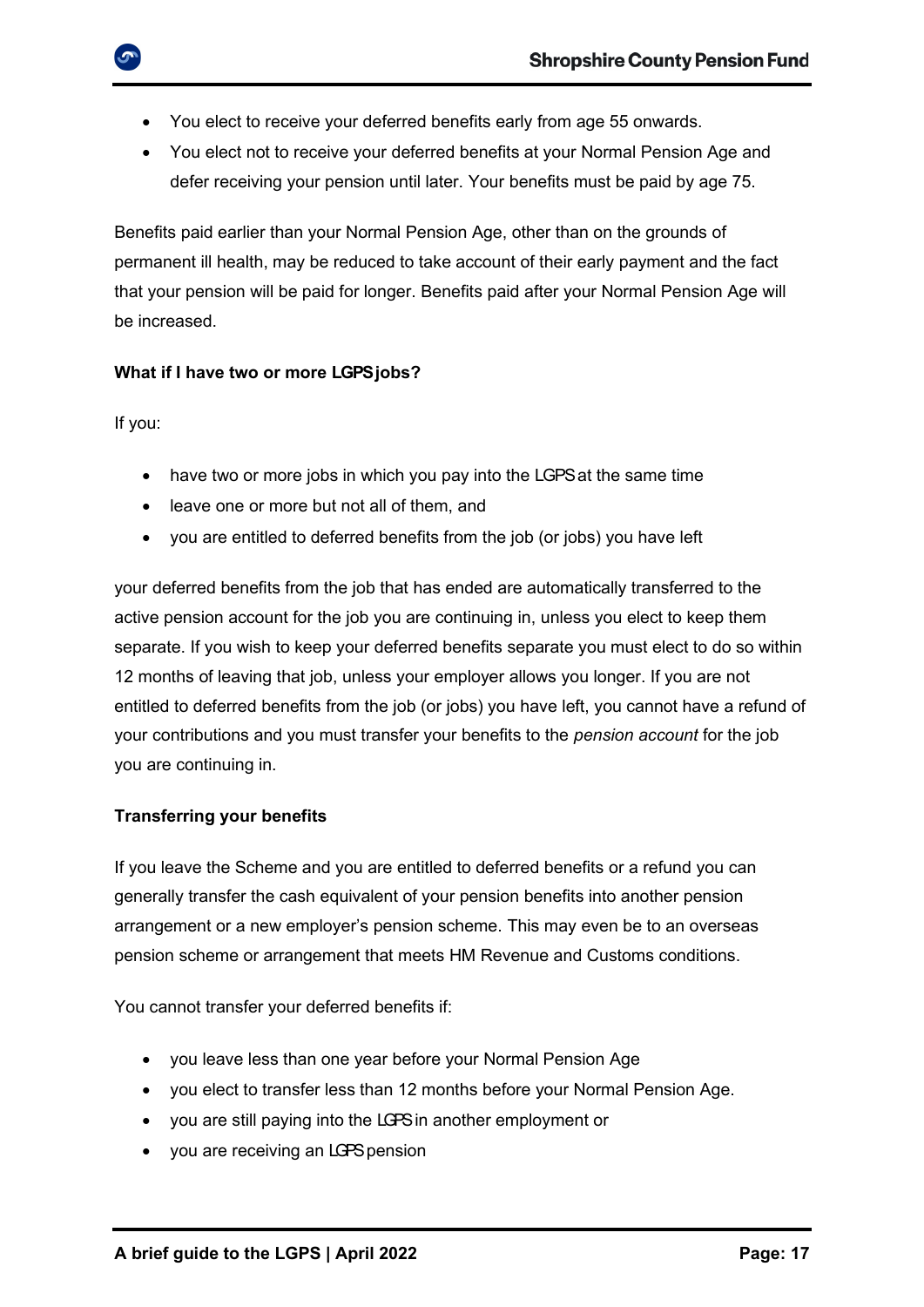

Your new pension provider will require a transfer value quotation which your LGPS administering authority will guarantee for three months.

You may also be able to transfer out your Additional Voluntary Contributions (AVCs) to a different pension arrangement. The conditions for transferring an AVC are different from those set out above. You can transfer your AVC without transferring your main LGPS benefits.

If you leave the LGPSwith a deferred benefit and later re-join the Scheme, your deferred benefits will normally automatically be transferred to the active pension account for your new job, unless you elect to keep it separate. If you wish to keep your deferred benefit separate, you must normally elect to do so within 12 months of re-joining the LGPS. Your employer may allow you longer to decide.

If you leave the LGPS and are entitled to a refund of contributions (normally because you have less than two years' membership) and you:

- do not take a refund of contributions, and
- re-join the LGPS

then this deferred refund must be joined with your new active pension account.

### <span id="page-17-0"></span>**Transferring your benefits to a defined contribution scheme**

Flexible benefits were introduced by the Government from 6 April 2015 to allow members of defined contribution schemes, who are over age 55, more freedom on how they take money from their pension pot.

The LGPS is not a defined contribution pension scheme, it is a defined benefit scheme. It is not directly affected by these changes. However, if you stop paying into the LGPS and you have three or more months' membership, then unless you are retiring with immediate effect due to redundancy, business efficiency or ill health, you will have the right to transfer your L GPS pension to a defined contribution scheme providing flexible benefits. The transfer must be completed more than 12 months before you reach your Normal Pension Age in the LGPS.

You will be required by law to take independent financial advice if the value of your pension benefits in the LGPS (excluding AVCs) is more than £30,000. You are not required to take independent financial advice if the value of your benefits is less than £30,000. However, transferring your pension rights is not an easy decision to make. Seeking the help of an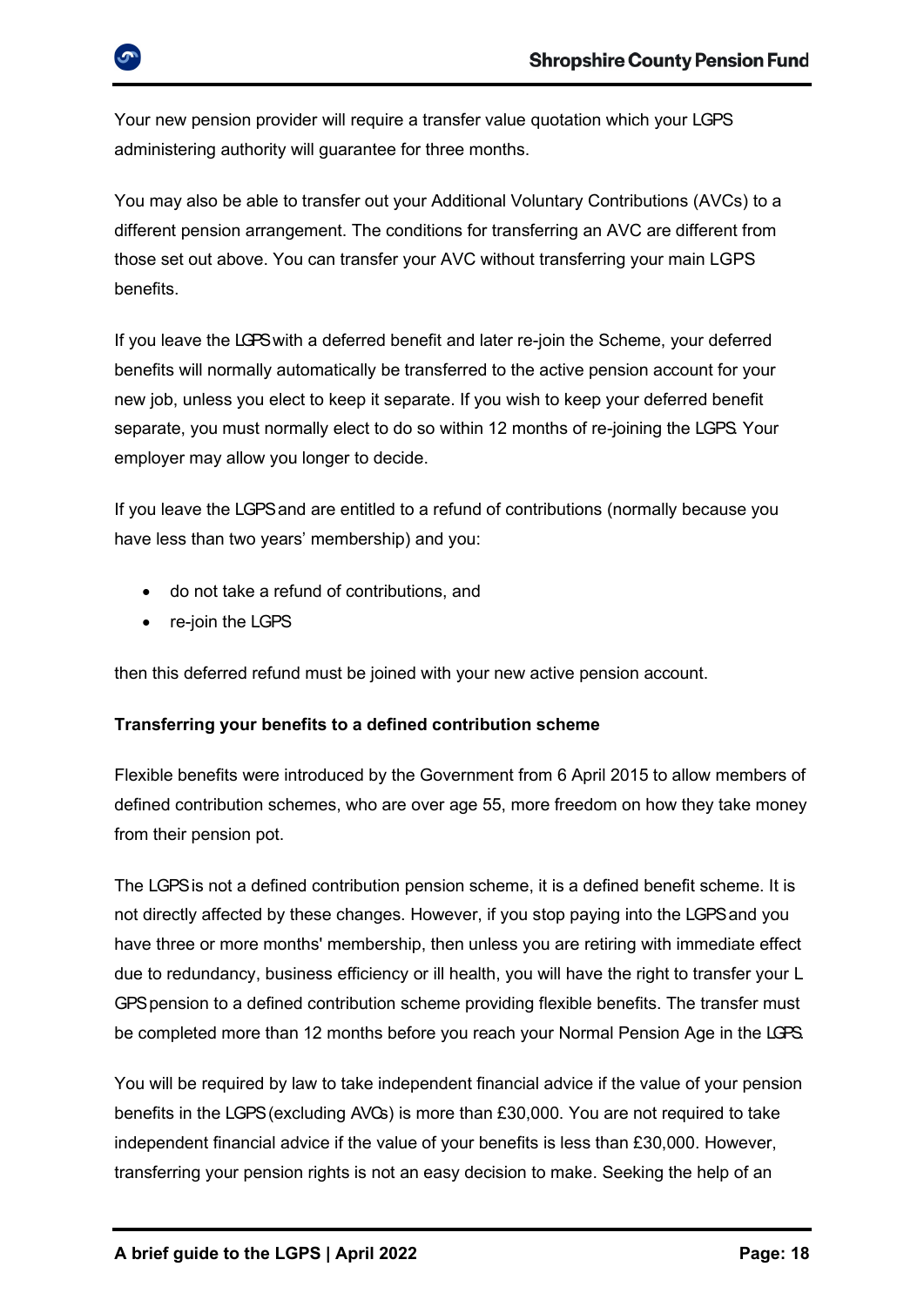independent financial adviser before you make a final and irreversible decision to transfer could help you to make an appropriate decision.

There are four main options for members, aged over 55, who are in a defined contribution scheme which provides flexible benefits:

- purchasing an annuity
- flexi-access drawdown
- taking a number of cash sums at different stages
- taking the whole pot as cash in one go.

**Remember to let the pension fund know if you move house.**

### <span id="page-18-0"></span>**Retirement**

You can find out more about the Scheme in the LGPS member videos: Pensions Made [Simple.](https://www.lgpsmember.org/more/Videos.php) 'Life after work' covers your options when you take your pension.

<span id="page-18-1"></span>When can I retire and take my LGPS pension?

You can choose to retire and take your pension from the LGPSat any time from age 55 to 75, provided you have met the two years vesting period in the Scheme.

The Normal Pension Age in the LGPSis linked to your State Pension Age, with a minimum of age 65. If the State Pension Age changes in the future, then this change will also apply to your Normal Pension Age for benefits built up after 31 March 2014.

If you voluntarily leave your employment before, on or after your Normal Pension Age you can defer taking your benefits, but you must take them before age 75. If you take your pension after your Normal Pension Age, it will be paid at an increased rate to reflect late payment.

If you were a member of the LGPS before 1 April 2014 then you will have built up benefits in the final salary scheme. These benefits have a different Normal Pension Age, which for most people is age 65.

You may have to retire at your employer's instigation, perhaps because of redundancy, business efficiency or permanent ill health. Provided you have met the two years vesting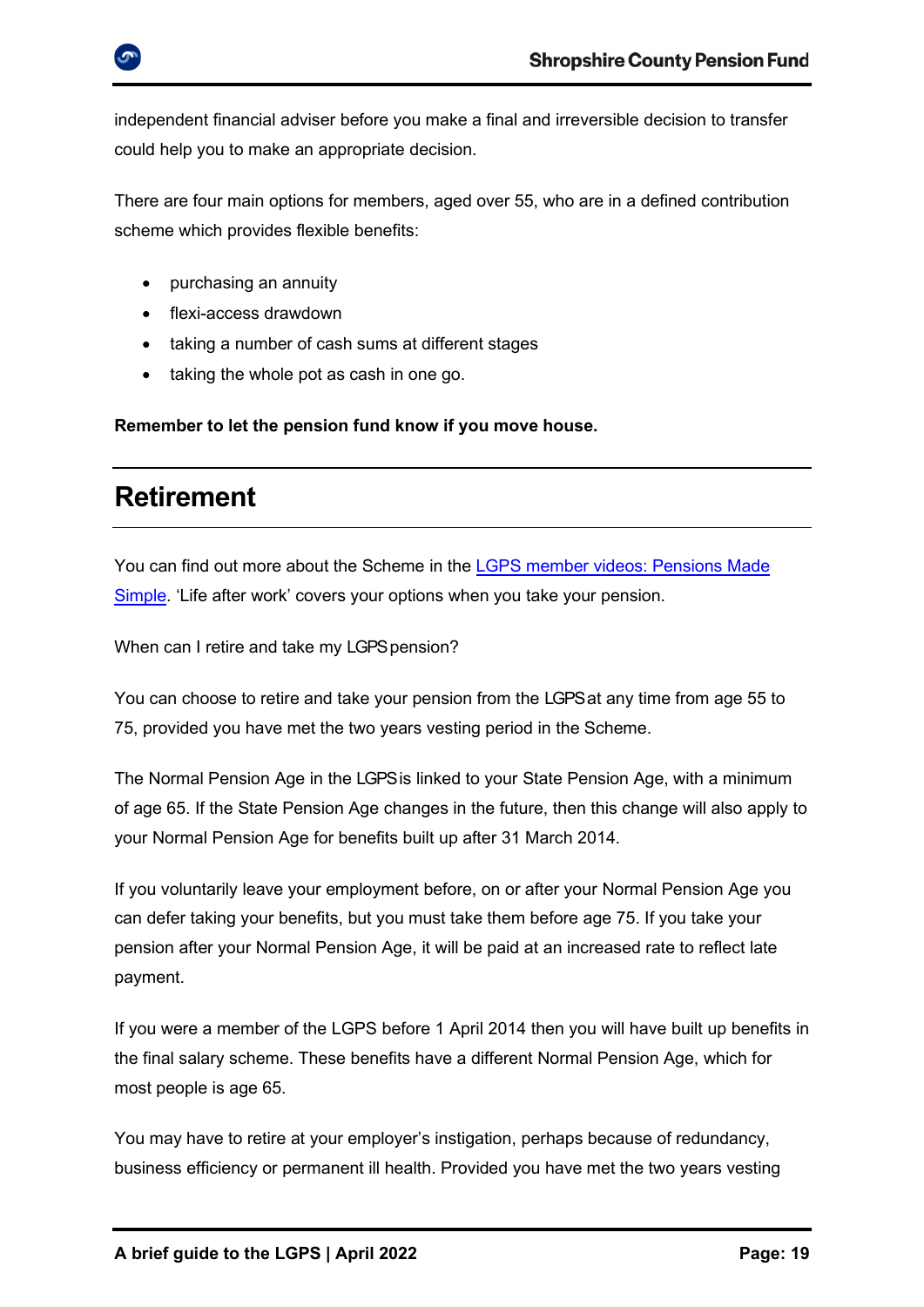

period, in these circumstances your LGPSbenefits will provide you with an immediate retirement pension.

### <span id="page-19-0"></span>**Will my pension be reduced if I retire early?**

If you choose to retire before your Normal Pension Age your benefits will normally be reduced because they will be paid for longer. Your benefits are calculated as set out in the [How is my pension worked out?](file:///C:/Users/sctmp2007/Downloads/EEBv2.2t.docx%23_How_is_my) section and are then reduced. How much your benefits are reduced by depends on how early you take them.

If you were a member of the LGPSat any time between 1 April 1998 and 30 September 2006, some or all your benefits paid early could be protected from the reduction if you have rule of 85 protection.

### <span id="page-19-1"></span>**What if I lose my job through redundancy or business efficiency?**

If you are aged 55 or over you will be entitled to the immediate unreduced payment of your LGPSbenefits, provided you have met the two years vesting period in the Scheme. Any additional pension paid for by additional pension contributions or by shared cost additional pension contributions would be paid at a reduced rate if you retire before your Normal Pension Age. If you have bought additional pension by Additional Regular Contributions, that additional pension would be paid at a reduced rate if you retire before your pre-1 April 2014 Normal Pension Age which, for most, is age 65.

### <span id="page-19-2"></span>**What happens if I have to retire early due to ill health?**

If you have to leave work due to illness you may be able to receive immediate payment of your benefits.

To qualify for ill health benefits:

- you must have met the two years vesting period in the Scheme, and
- your employer, based on an opinion from an independent occupational health physician appointed by them, must be satisfied that:
	- $\circ$  you will be permanently unable to do your own job until your Normal Pension Age and
	- $\circ$  you are not immediately capable of undertaking gainful employment.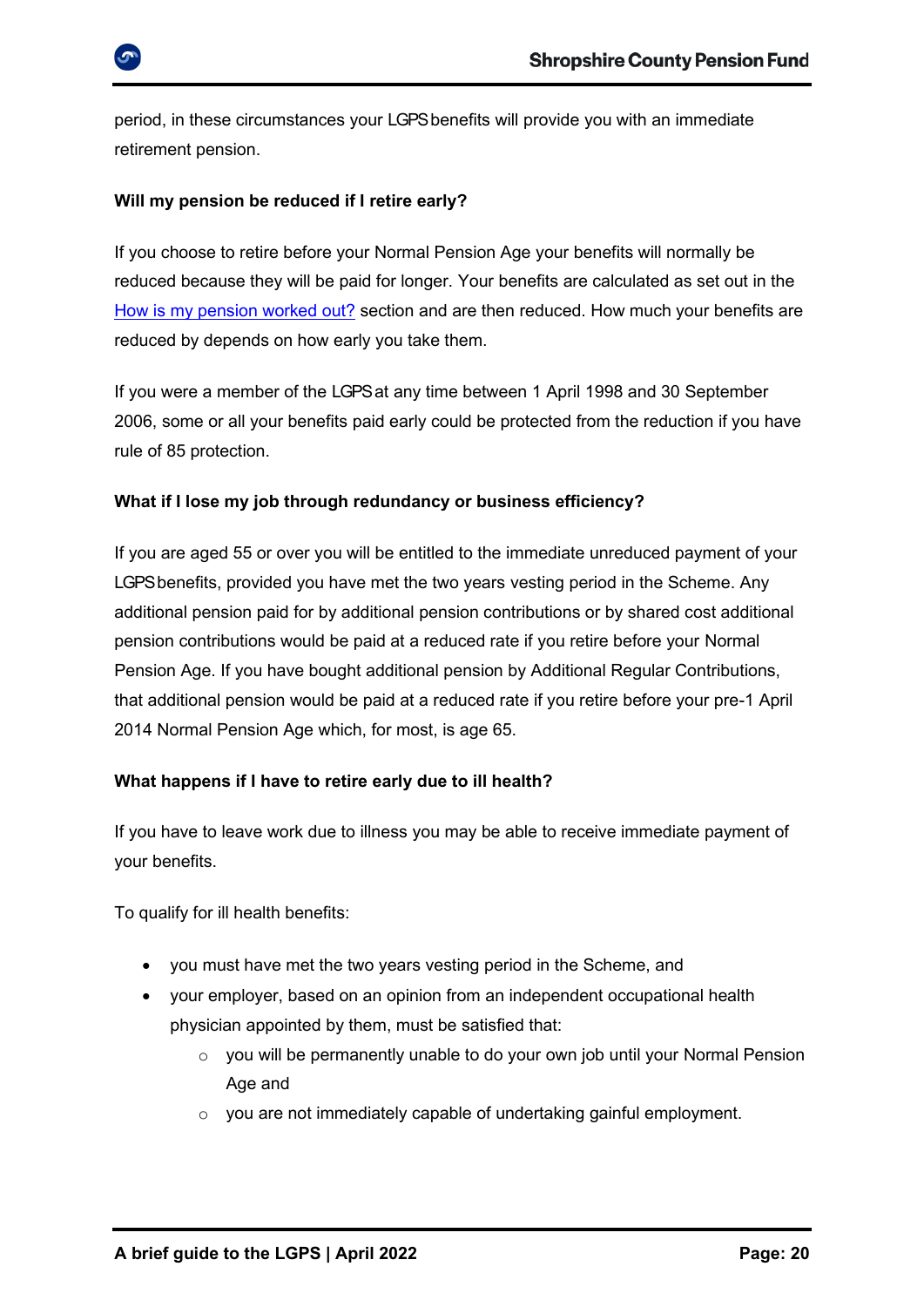Ill health benefits can be paid at any age and are not reduced for early payment. In fact, your benefits could be increased to make up for your early retirement if you are unlikely to be capable of gainful employment within three years of leaving.

### <span id="page-20-0"></span>**Can I have a gradual move into retirement?**

This is known as flexible retirement. If your employer agrees, from age 55:

- if you reduce your hours or move to a less senior position, and
- provided you have met the two years vesting period in the Scheme

you can take some or all of the pension benefits you have built up, helping you ease into retirement. You must take any benefits you built up before 1 April 2008.

If you take flexible retirement before your Normal Pension Age*,* your benefits may be reduced because of early payment, unless your employer agrees to waive the all or part of the reduction. If your employer agrees to flexible retirement, you can still receive your pay from your job on the reduced hours or grade and continue paying into the LGPS, building up further benefits in the Scheme. Flexible retirement is at the discretion of your employer and they must set out their policy in a published statement*.*

### <span id="page-20-1"></span>**What if I carry on working after my Normal Pension Age?**

If you carry on working after your Normal Pension Age, you will continue to pay into the LGPS, building up further benefits. When you eventually retire you will receive your pension unless you choose to delay taking it. Your pension must be paid to you by age 75. Your pension will be paid at an increased rate because it will be paid for a shorter time.

### <span id="page-20-2"></span>**How does my pension keep its value?**

On retiring on or after age 55, your LGPS pension increases in line with the cost of living every year throughout your retirement. As the cost of living increases, so will your pension. If you retire on ill health grounds, your pension is increased each year regardless of your age.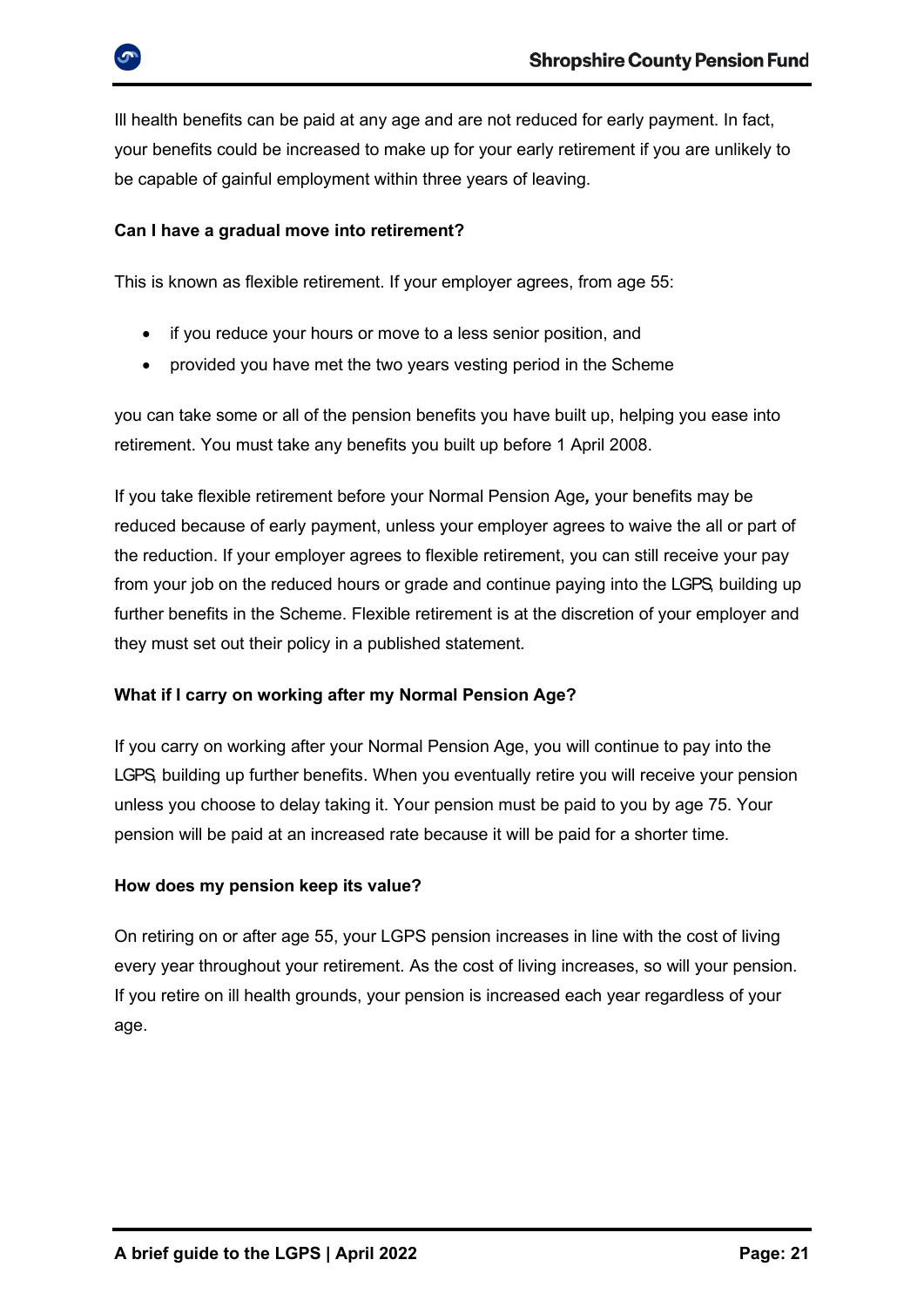### <span id="page-21-0"></span>**Protection for your family**

You can find out more about the Scheme in the LGPS member videos: Pensions Made [Simple](https://www.lgpsmember.org/more/Videos.php). 'Protection for you and your family' covers death benefits in the LGPS.

### <span id="page-21-1"></span>**What benefits will be paid when I die?**

On your death, pensions will be paid to your:

- eligible children
- spouse, civil partner, or, if certain conditions are met, eligible cohabiting partner.

A lump sum death grant will also be paid if you–

- die in service as a member of the LGPS
- leave before retirement with deferred benefits and die before receiving them
- die after receiving your pension, before age 75, if less than ten years' pension has been paid.

### <span id="page-21-2"></span>**How much will the lump sum death grant be?**

This will depend on whether you die in service, after leaving but before you take your pension or when you are receiving your pension.

If you die in service as a member of the LGPS, the lump sum is three times your assumed pensionable pay.

If you leave before retirement with deferred benefits and you die before receiving them, the lump sum is five times your deferred yearly pension. If you are also an active member of the Scheme in another employment, this may impact on the death grant that is paid.

If you die when you are receiving your pension and before age 75, the lump sum is ten times the yearly amount of your pension before giving up any pension for tax-free lump sum, reduced by any pension and tax-free lump sum already paid to you. There is a slight difference to this calculation for any part of the pension you were receiving which relates to membership before 1 April 2014. If you are also an active member of the Scheme in another employment, this may impact on the death grant that is paid.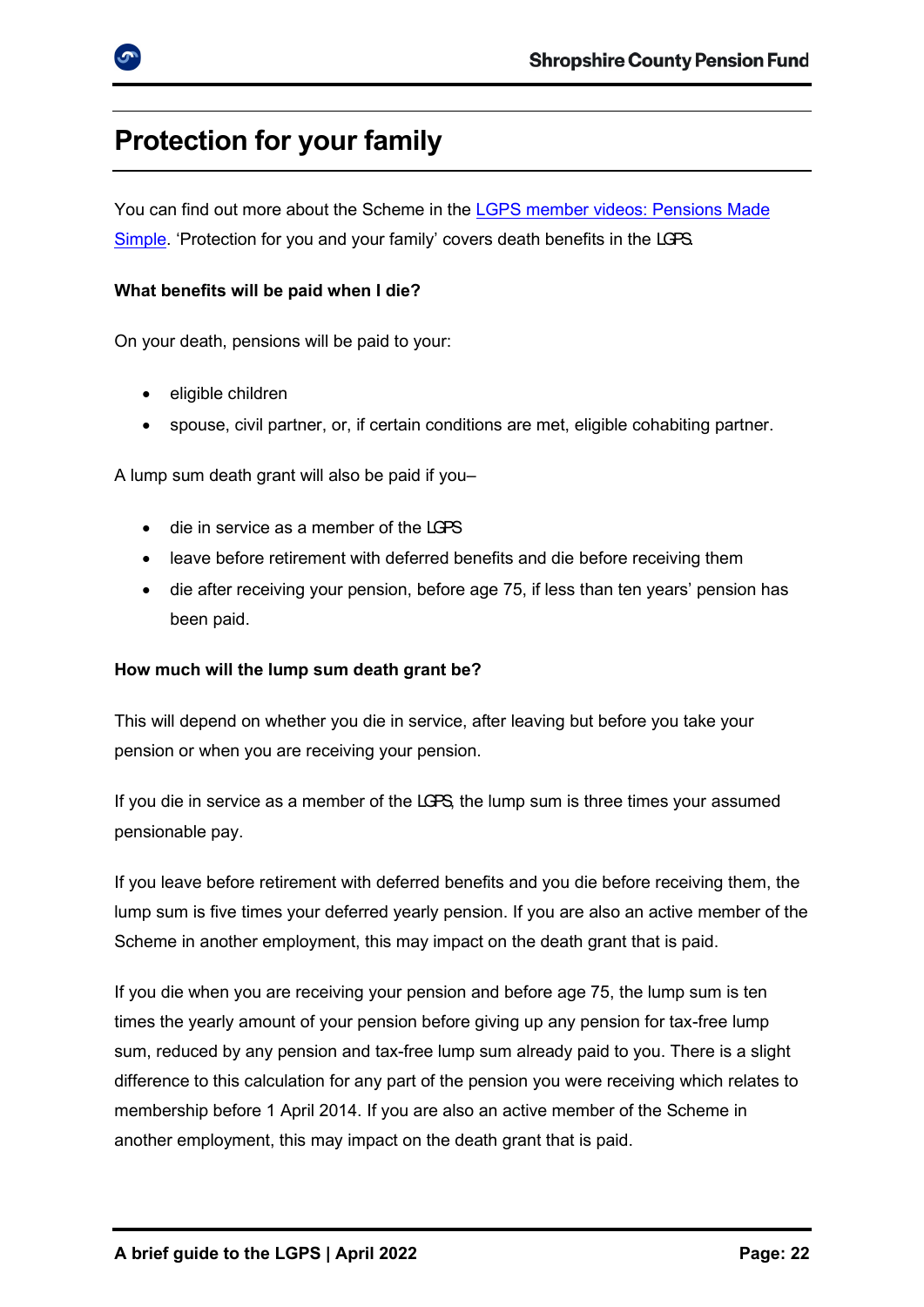### <span id="page-22-0"></span>**Who is the lump sum death grant paid to?**

The LGPSallows you to say who you would like any death grant to be paid to by completing an expression of wish form. This form is available from your LGPSadministering authority. The administering authority, however, retains absolute discretion when deciding who to pay any death grant to. You can find out how to contact your administering authority at the end of this guide.

### <span id="page-22-1"></span>**What will be paid to my surviving partner?**

Your spouse, civil partner or eligible cohabiting partner will receive a proportion of your pension. It will be paid for the rest of their life. Generally, this is:

- 30.625% of the pension you built up from April 2014
- 37.5% of the pension you built up between April 2008 and March 2014
- 50% of the pension you built up before April 2009.

If you die in service as a member of the LGPS, the pension will include a proportion of the enhancement you would have received if you had retired on ill health.

If you leave before retirement with deferred benefits and die before taking them, the pension is the relevant percentage of your deferred pension.

If you die after receiving your pension, the pension is the relevant percentage of your pension before giving up pension for tax-free lump sum and before any reductions or increases for early or late payment.

Some parts of your pension are not counted. This includes additional pension bought by paying additional pension contributions.

If you were in the 50/50 section, this does not affect the value of the survivor's pension.

Pensions for civil partners or survivors of same-sex marriages are based on your membership after 5 April 1988. Pensions for eligible cohabiting partners are also based on your membership after 5 April 1988, unless you elected before 1 April 2014 to pay extra contributions for membership before 6 April 1988 to count.

The survivor's pension may be less if you entered into a civil partnership or marriage after leaving.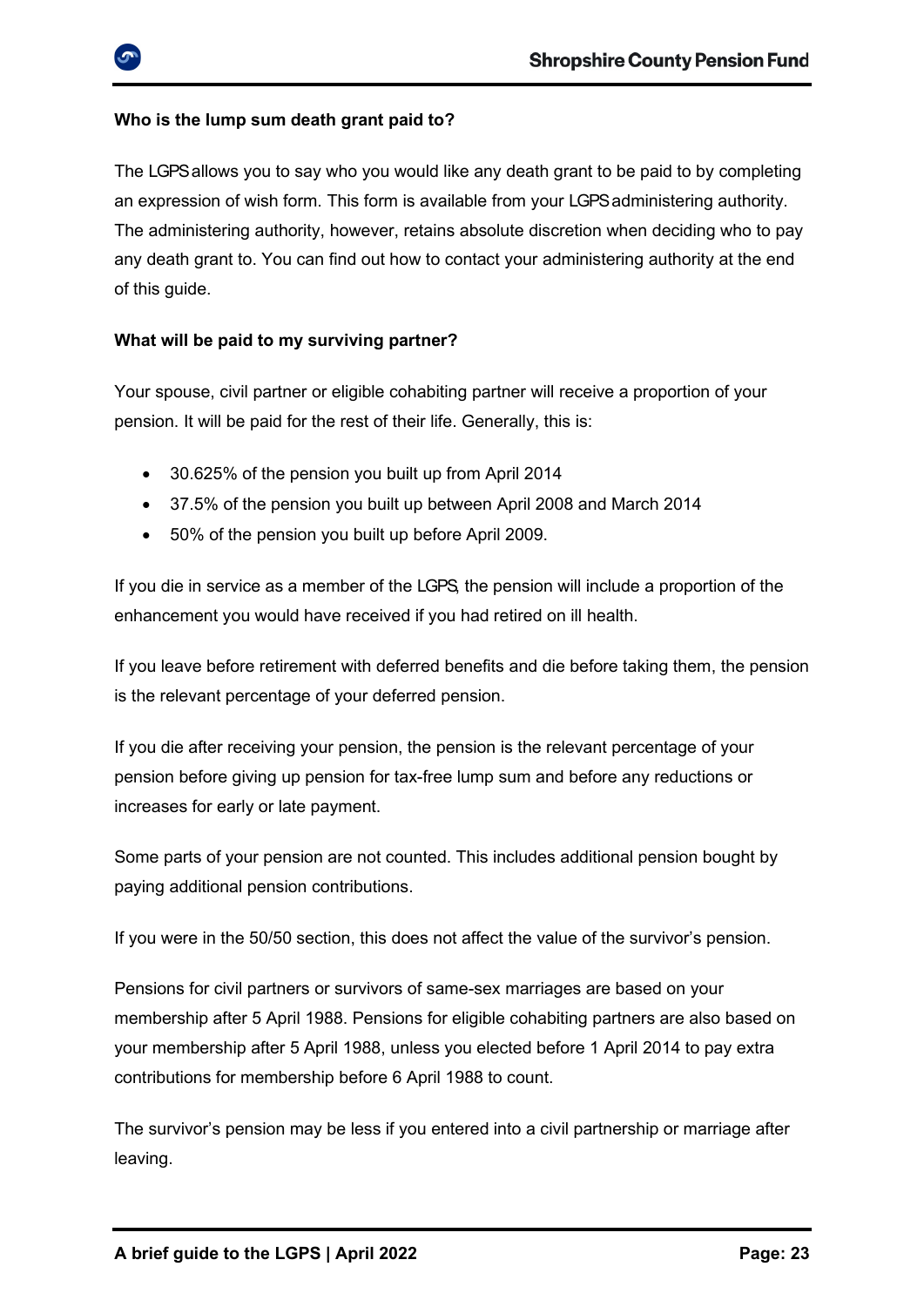

### <span id="page-23-0"></span>**Section 8 - Help with pension problems**

### <span id="page-23-1"></span>**Who can help me if I have a query or complaint?**

If you have a problem or question about your L G P S membership or benefits, please contact your L G P S administering authority. They will try to clarify or put things right and answer any questions as quickly and efficiently as possible. If your query is about your contribution rate, please contact your employer's HR or payroll section so they can explain how they have decided which contribution rate you should pay.

If you are still dissatisfied with any decision made in relation to the Scheme you have the right to have your complaint reviewed under the Internal Disputes Resolution Procedure. There are also a number of other regulatory bodies that may be able to assist you.

### <span id="page-23-2"></span>**Internal Disputes Resolution Procedure**

In the first instance, you should write to the adjudicator appointed by the body who made the decision that you wish to appeal about. You must do this within six months of the date of the notification of the decision or the act or omission about which you are complaining or such longer period as the adjudicator considers reasonable. This is a formal review of the initial decision or act or omission and is an opportunity for the matter to be reconsidered. The adjudicator will consider your complaint and notify you of his or her decision. If you are dissatisfied with that person's decision (or their failure to make a decision), you may apply to the Scheme's administering authority to have it reconsidered.

A leaflet explaining the Internal Disputes Resolution Procedure including relevant time limits is available from the pension fund.

### <span id="page-23-3"></span>**The Pensions Advisory Service (TPAS)**

TPAS provides independent and impartial information about pensions, free of charge, to members of the public. TPAS is available to assist members and beneficiaries of the Scheme with any pension query they have or any general requests for information or guidance concerning their pension benefits. TPAS can be contacted:

In writing: 120 Holborn, London, EC1N 2TD By telephone: 0800 011 3797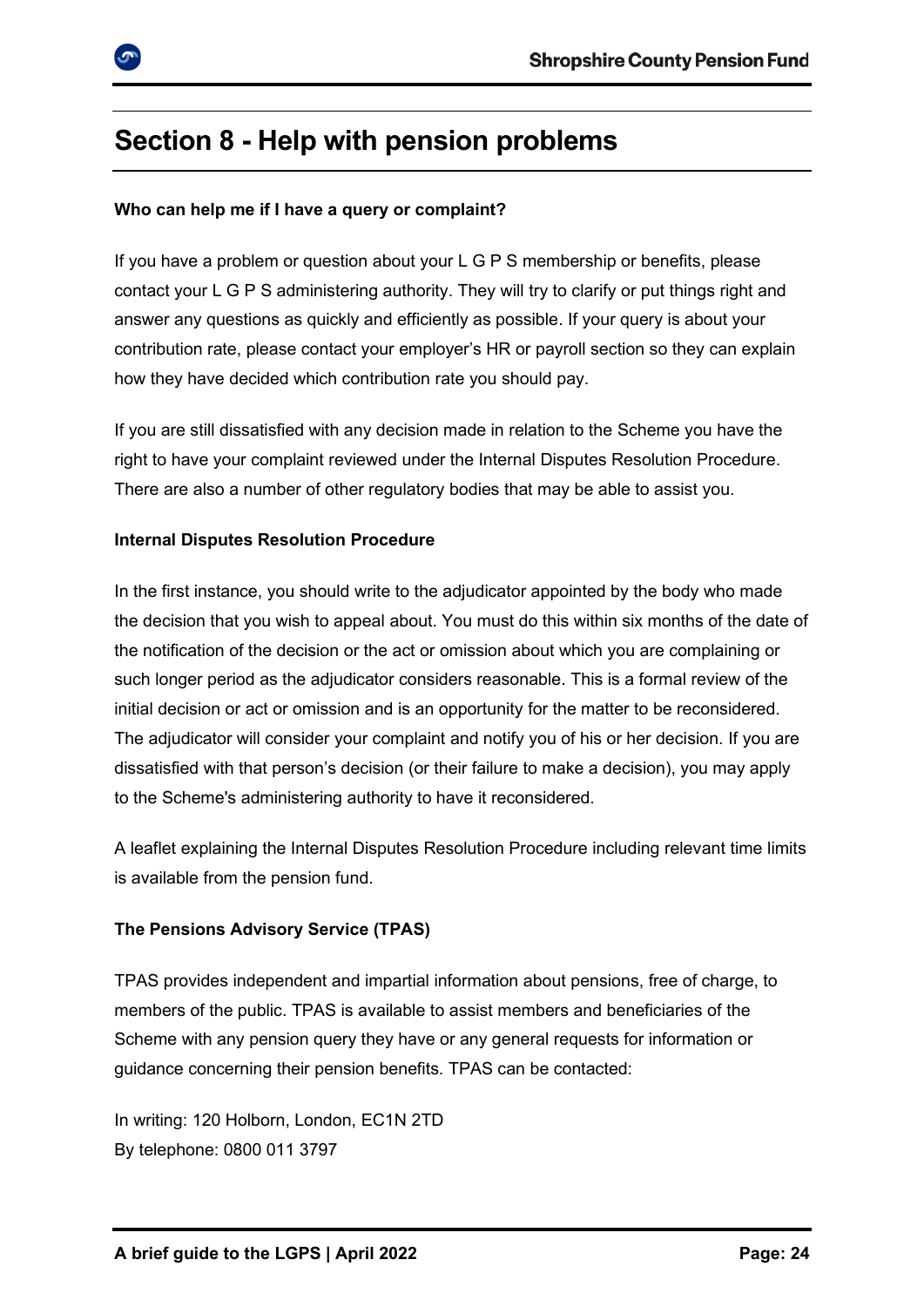

Website: [www.pensionsadvisoryservice.org.uk](http://www.pensionsadvisoryservice.org.uk/) (where you can submit an online enquiry form).

### <span id="page-24-0"></span>**The Pensions Ombudsman (TPO)**

T P O deals only with pension complaints. It can help if you have a complaint or dispute about the administration and / or management of personal and occupational pension schemes. Some examples of the types of complaints it considers are (this list is not exhaustive):

- automatic enrolment
- benefits: including incorrect calculation, failure to pay or late payment
- death benefits
- failure to provide information or act on instructions
- ill health
- interpretation of scheme rules
- misquote or misinformation
- transfers.

You have the right to refer your complaint to T P O free of charge. There is no financial limit on the amount of money that T P O can make a party award you. Its determinations are legally binding on all parties and are enforceable in court.

Contact with T P O about a complaint needs to be made within three years of when the event(s) you are complaining about happened – or, if later, within three years of when you first knew about it (or ought to have known about it). There is a discretion for those time limits to be extended.

### **You can contact TPO:**

In writing: 10 South Colonnade, Canary Wharf, E14 4PU Telephone: 0800 917 4487 Website: [www.pensions-ombudsman.org.uk](http://www.pensions-ombudsman.org.uk/) (where you can submit an online complaint form)

### <span id="page-24-1"></span>**The Pensions Regulator (TPR)**

This is the regulator of work-based pension schemes. T P R has powers to protect members of work-based pension schemes and a wide range of powers to help put matters right, where needed. In extreme cases, the regulator is able to fine trustees or employers,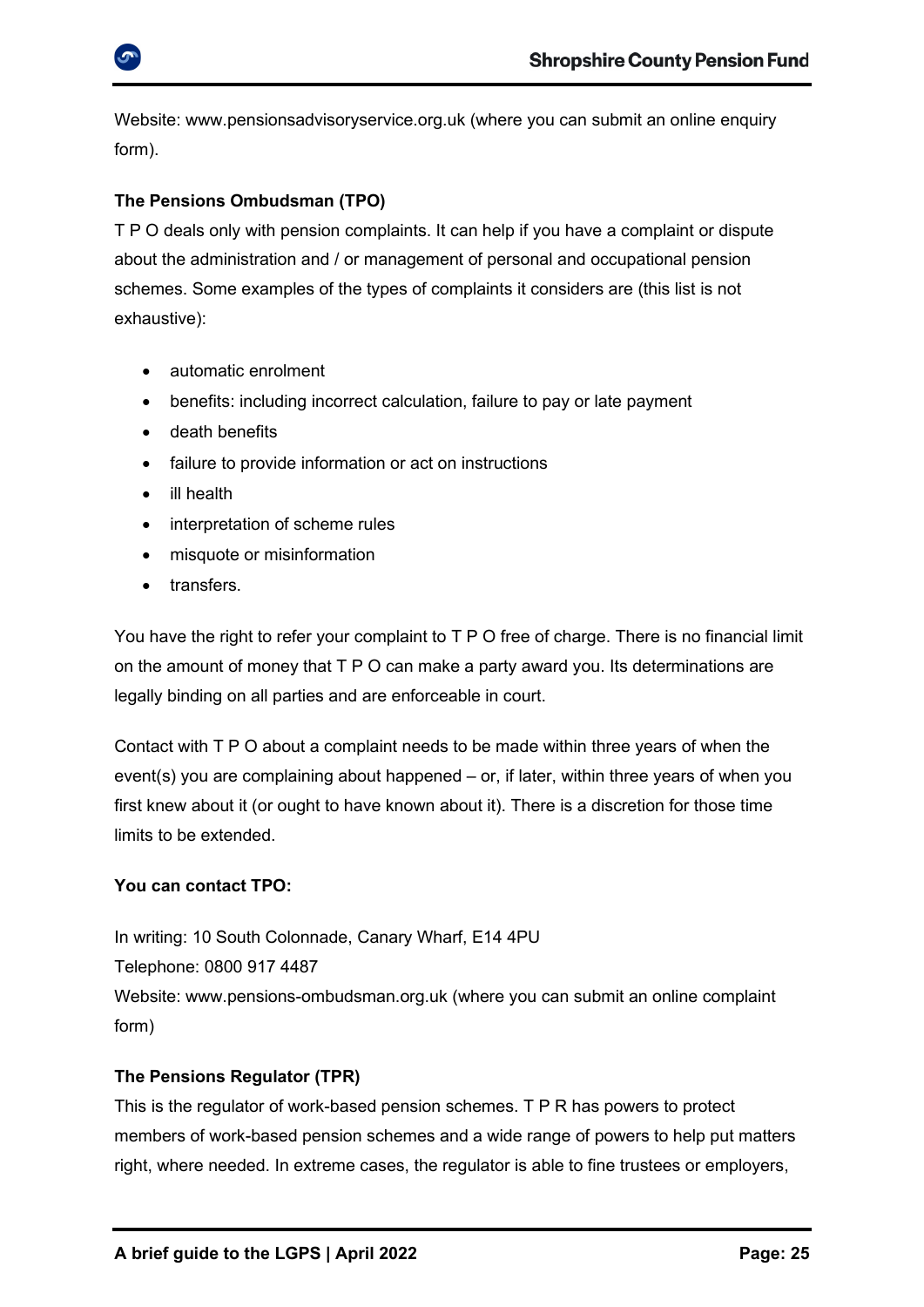

and remove trustees from a scheme. If you have a concern about your workplace pension you can contact them:

By telephone: 0345 600 7060 Website: [www.thepensionsregulator.gov.uk](http://www.thepensionsregulator.gov.uk/)

### <span id="page-25-0"></span>**How can I trace my pension rights?**

The Pension Tracing Service holds details of pension schemes, including the L G P S, together with relevant contact addresses. It provides a tracing service for ex-members of schemes and their dependents with pension entitlements who have lost touch with previous schemes. All occupational and personal pension schemes have to register if the pension scheme has current members contributing to the scheme or people expecting benefits from the scheme. If you need to use this tracing service:

Write to: The Pension Tracing Service, The Pension Service 9, Mail Handling Site A, Wolverhampton, WV98 1LU

Telephone: 0800 731 0193

Website: [www.gov.uk/find-pension-contact-details](http://www.gov.uk/find-pension-contact-details)

**Don't forget to keep your pension providers up to date with any change in your home address and other contact details.**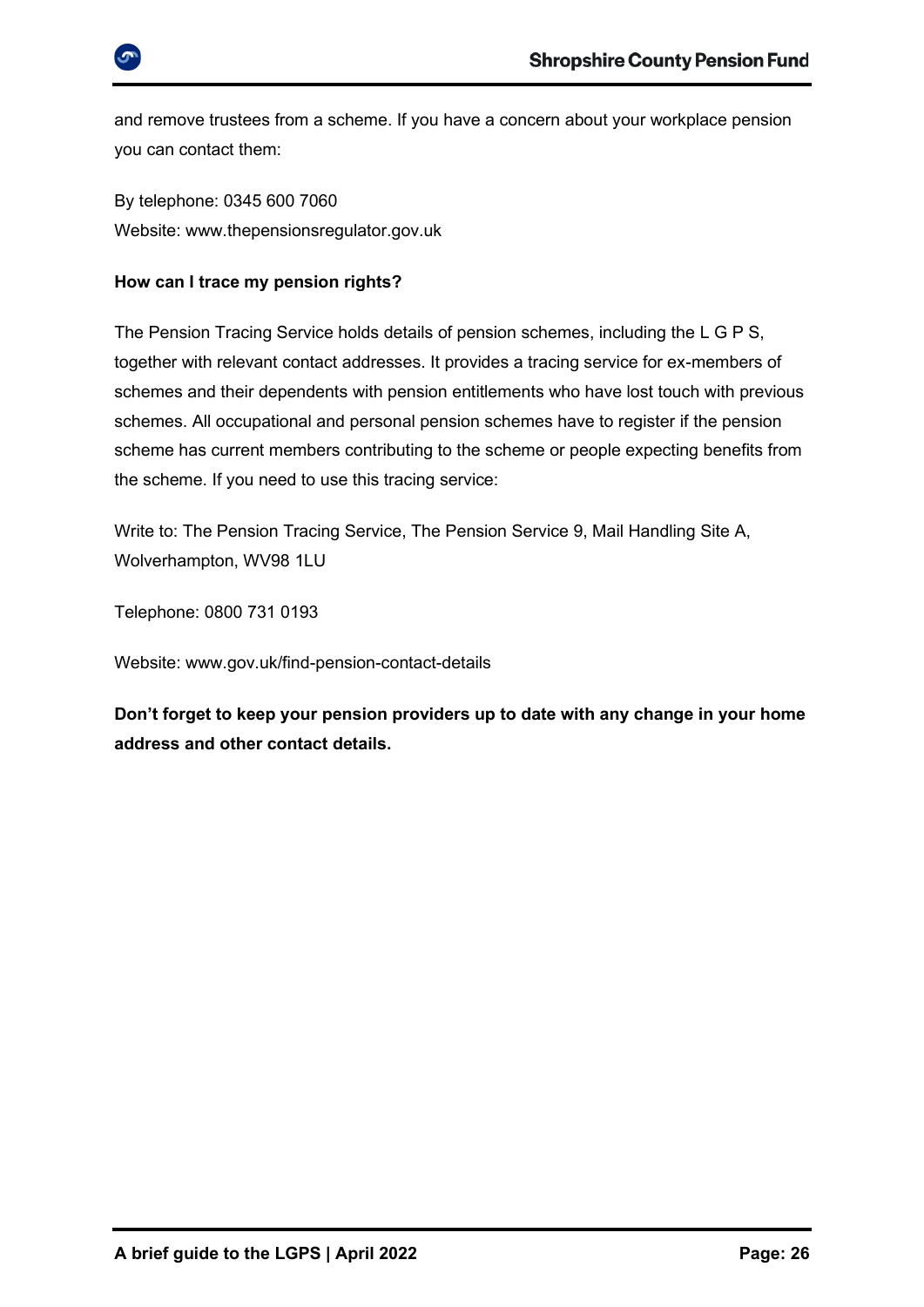

### <span id="page-26-0"></span>**Section 9 – Glossary, further information and contact details**

### **Additional Voluntary Contributions (AVCs)**

These are extra payments to increase your future benefits. You can also pay AVCs to provide additional life cover.

All local government administering authorities have an AVC arrangement in which you can invest money through an AVC provider, often an insurance company or building society. AV Cs are deducted directly from your pay and attract tax relief.

### **Admission body**

An admission body is an employer that chooses to participate in the Scheme under an admission agreement. These tend to be employers such as charities and contractors.

### **Assumed pensionable pay**

Assumed pensionable pay is a notional pay figure to that employers must calculate when your pensionable pay is reduced because you are absent from work in certain circumstances, such as sickness or child related leave. This notional pay figure is used to make sure your pension benefits build up as if you were at work receiving normal level of pensionable pay.

Assumed pensionable pay is also used to work out:

- any enhancement to your pension awarded as a result of ill health retirement
- any lump sum death grant following death in service, and
- any enhancement which is included in survivor benefits following death in service.

### **Automatic enrolment date**

This is the earlier of:

• the day you reach age 22, provided you are earning more than  $£10,000$  (2021/22) figure) a year in the job, or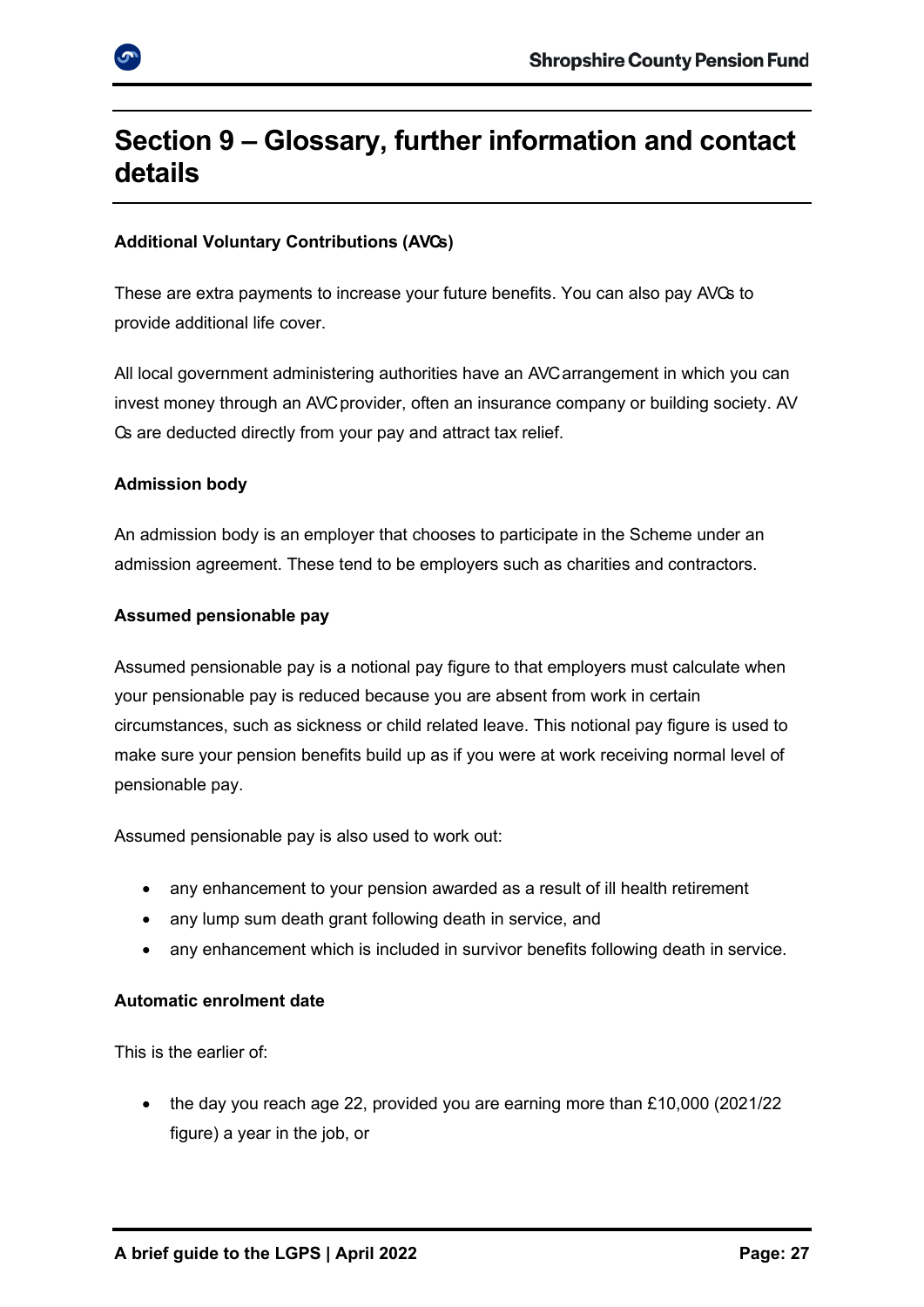- the beginning of the pay period in which you first earn more than £10,000 (2021/22) figure) in the job, on an annualised basis, provided you are aged 22 or more and under State Pension Age at that time.
- Earnings are assessed by converting your pay in a pay period to a yearly figure.

### <span id="page-27-0"></span>**Automatic enrolment provisions**

Each employer must automatically enrol their workers who are eligible jobholders into a workplace pension scheme unless the employer decides to postpone for a period up to three months. In certain cases, the employer does not have to an enrol a person. For example, if the person recently opted out.

Where a person is enrolled into a scheme, the person can choose to opt out. If they do, generally, the employer must automatically re-enrol them back into a scheme at regular intervals, about every three years.

### **Civil partnership (civil partner)**

A Civil Partnership is a relationship between two people of the same sex or opposite sex which is formed when they register as civil partners of each other.

### **Consumer Price Index (CPI)**

The Consumer Price Index (CPI) is the official measure of inflation of consumer prices in the United Kingdom. This is currently the measure used to adjust your pension account at the end of every Scheme year when you are an active member of the Scheme. Each April, after you have left the Scheme, it is used to adjust the value of your deferred pension or pension in payment. The adjustment ensures your pension keeps up with the cost of living.

### **Eligible children**

Eligible children are your children. At the date of your death they must be your:

- natural child (who must be born within 12 months of your death)
- adopted child, or
- stepchild or a child accepted by you as being a member of your family and be dependent on you. This doesn't include a child you sponsor for charity.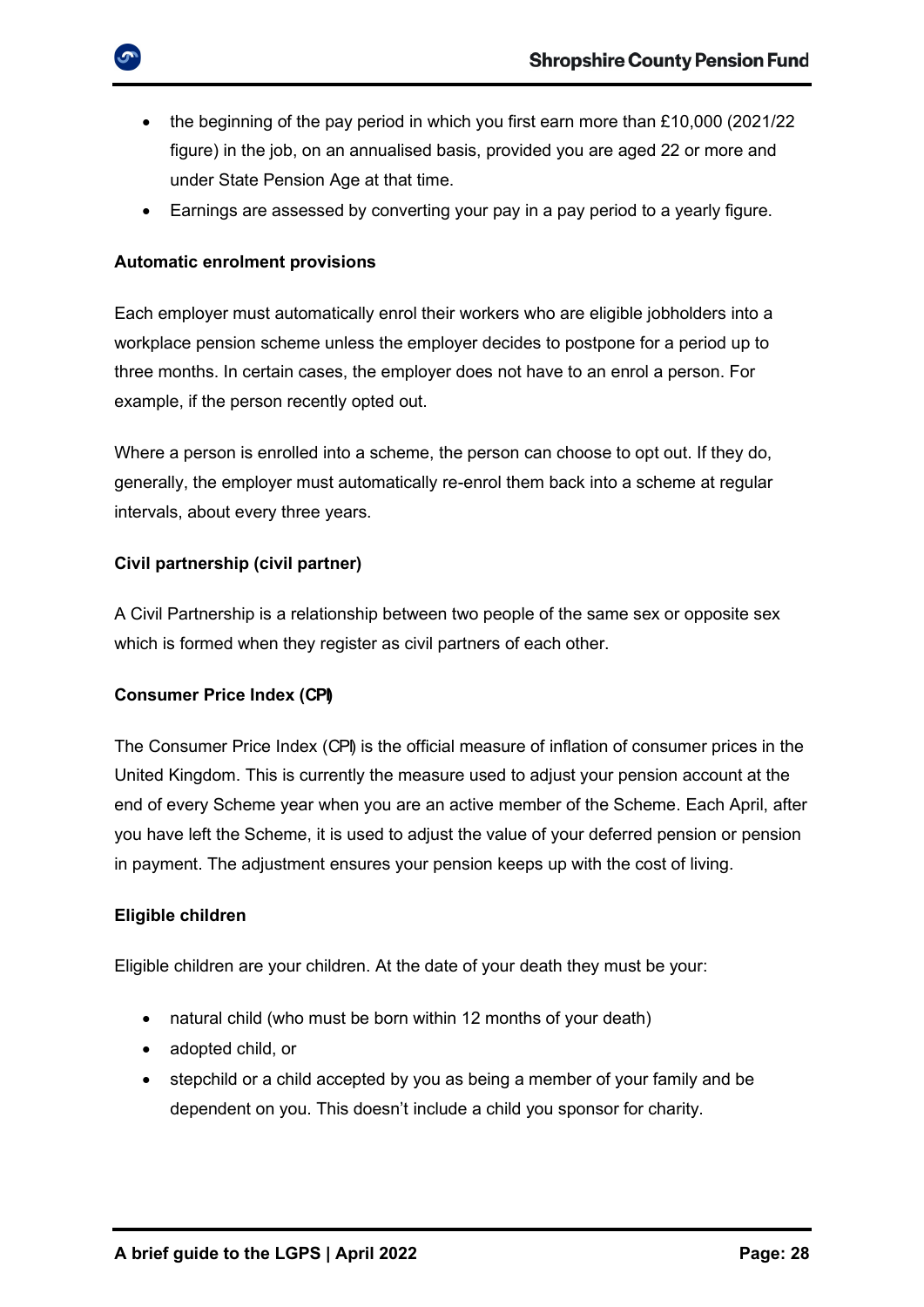Eligible children must be:

- under age 18, or
- aged between 18 and 23 and in full-time education or vocational training. Your administering authority can continue to treat the child as an eligible child notwithstanding a break in full-time education or vocational training, or
- unable to engage in gainful employment because of physical or mental impairment and either:
	- o under the age of 23, or
	- o the impairment is, in the opinion of an independent registered medical practitioner, likely to be permanent and the child was dependent on you at the date of your death because of that mental or physical impairment.

### **Eligible cohabiting partner**

An eligible cohabiting partner is a partner you are living with who, at the date of your death, has met all the following conditions for a continuous period of at least two years:

- you and your cohabiting partner are, and have been, free to marry each other or enter into a civil partnership with each other, and
- you and your cohabiting partner has been living together as if you were a married couple, or civil partners, and
- neither you nor your cohabiting partner have been living with someone else as if you/they were a married couple or civil partners, and
- either your cohabiting partner is, and has been, financially dependent on you or you are, and have been, financially interdependent on each other.

Your partner is financially dependent on you if you have the highest income. Financially interdependent means that you rely on your joint finances to support your standard of living. It doesn't mean that you need to be contributing equally. For example, if your partner's income is a lot more than yours, he or she may pay the mortgage and most of the bills, and you may pay for the weekly shopping.

A survivor's pension would be paid to your cohabiting partner if:

• all the above criteria apply at the date of your death, and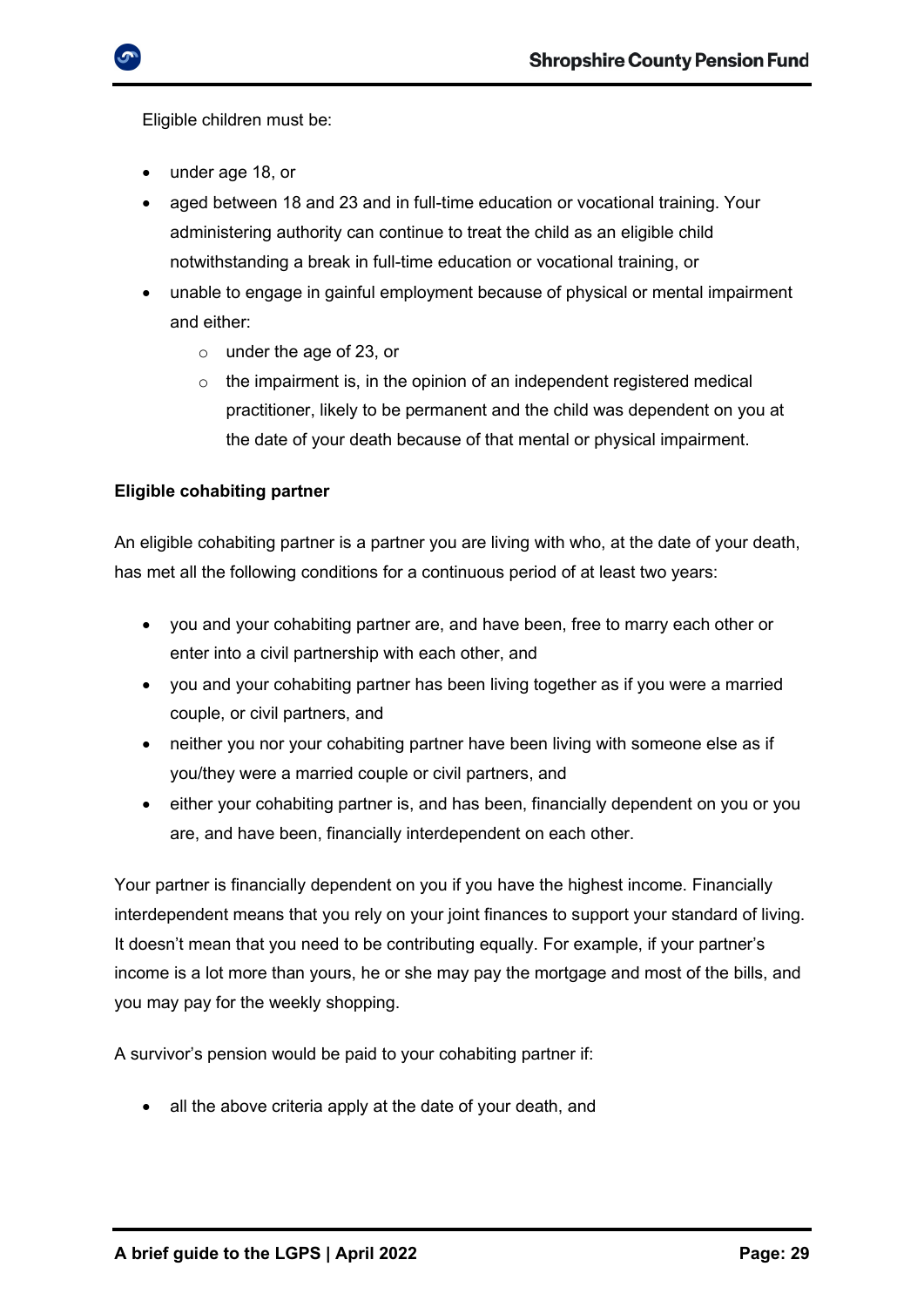• your cohabiting partner satisfies your LGPS administering authority that the above conditions had been met for a continuous period of at least two years immediately before your death.

You are not required to complete a form to nominate your cohabiting partner. However, you can provide your LGPS administering authority with your cohabiting partner's details. On your death, your LGPS administering authority will require evidence that the conditions for a cohabiting partner's pension are met.

### **Eligible jobholder**

An eligible jobholder is a worker who is aged at least 22 and is under State Pension Age and who earns more than £10,000 a year (2022/23 figure). Earning are assessed by converting the pay in the relevant pay period to a yearly figure.

### **Final pay**

This is usually the pay in respect of (i.e. due for) your final year of Scheme membership on which you paid contributions, or one of the previous two years if this is higher. It includes your normal pay, contractual shift allowance, bonus, contractual overtime, Maternity Pay, Paternity Pay, Adoption Pay, Shared Parental Pay and any other taxable benefit specified in your contract as being pensionable. It does not include non-contractual overtime.

### **Normal Pension Age**

Normal Pension Age is linked to your State Pension Age for benefits built up from 1 April 2014 with a minimum of age 65. It and is the age at which you can take the pension you have built up in full. If you choose to take your pension before your Normal Pension Age it will normally be reduced, as it's being paid earlier. If you take it later than your Normal Pension Age, it's increased because it's being paid later.

You can use the Government's State Pension Age calculator ([http://www.gov.uk/calculate](http://www.gov.uk/calculate-state-pension)[state-pension\)](http://www.gov.uk/calculate-state-pension) to find out your State Pension Age.

Remember that your State Pension Age may change in the future. If it does, this would also change your Normal Pension Age in the LGPS for benefits built up from 1 April 2014. Once your LGPS pension is being paid to you, any subsequent change in your State Pension Age will not affect your Normal Pension Age in the LGPS.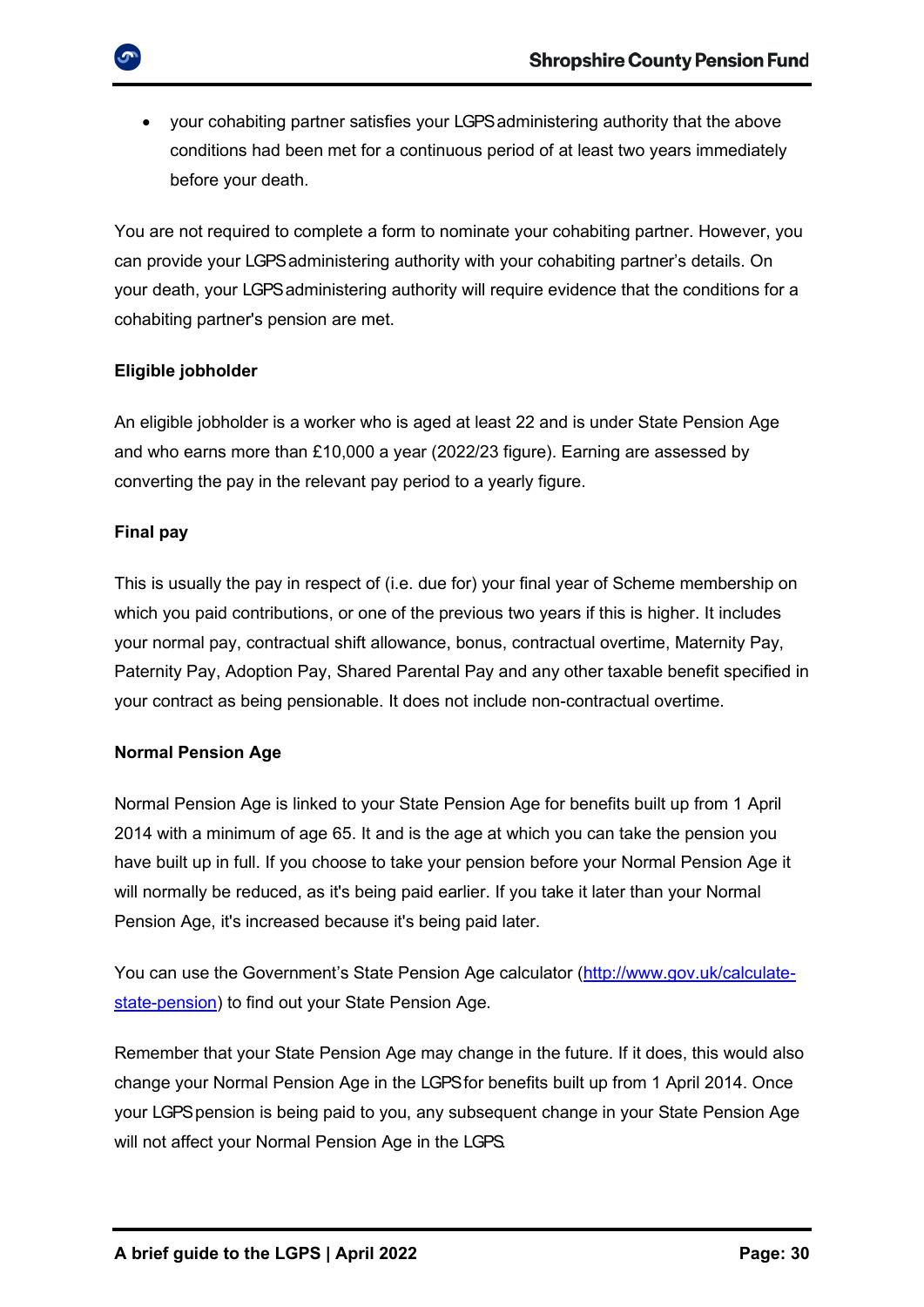

All pension benefits paid on normal retirement must generally be taken at the same time. You cannot choose to have your final salary pension (built up before April 2014) paid at age 65 and your pension in your pension account (built up from April 2014) at your State Pension Age. Different rules may apply if you take flexible retirement.

### **Pension account**

Each Scheme year the amount of pension you have built up during the year is worked out and this amount is added into your active pension account. Adjustments may be made to your account during the Scheme year because of:

- transfer of pension rights into the account during the year
- additional pension you purchased during the year
- additional pension which is granted to you by your employer
- reduction due to a Pension Sharing Order or qualifying agreement in Scotland (following a divorce or dissolution of a civil partnership) and
- reduction due to an Annual Allowance tax charge that you have asked the Scheme to pay on your behalf.

Your account is revalued at the end of each Scheme year to take account of the cost of living. This adjustment is carried out in line with the Treasury Revaluation Order index which is the rate of the Consumer Price Index (CPI).

You will have a separate pension account for each employment.

In addition to an active member's pension account there are also:

- a deferred member's pension account
- a deferred refund account
- a retirement pension account
- a flexible retirement pension account
- a deferred pensioner member's account
- a pension credit account and
- a survivor member's account.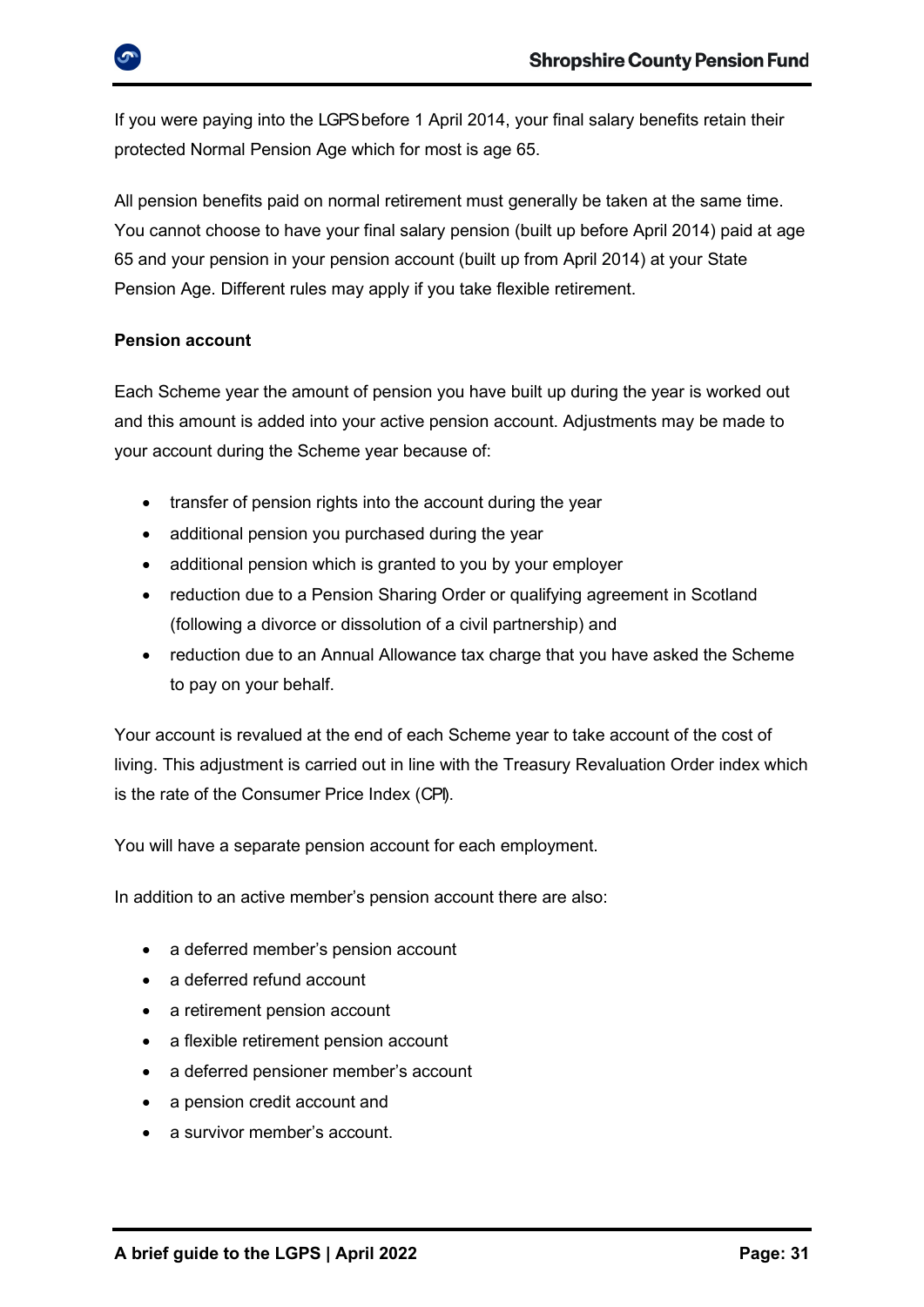These accounts will be adjusted by any debits for any Pension Sharing Order or qualifying agreement in Scotland (following a divorce or dissolution of a civil partnership) and for any Annual Allowance tax charge that you have asked the Scheme to pay on your behalf. These accounts are currently increased each April in line with the Consumer Prices Index (CPI). A deferred refund account will not be adjusted in these ways.

### **Pensionable pay**

The pay on which you normally pay contributions is your normal salary or wages plus any shift allowance, bonuses, overtime (both contractual and non-contractual), Maternity Pay, Paternity Pay, Adoption Pay, Shared Parental Pay and any other taxable benefit specified in your contract as being pensionable.

You do not pay contributions on:

- any travelling or subsistence allowances
- pay in lieu of notice
- pay in lieu of loss of holidays
- any payment as an inducement not to leave before the payment is made
- any award of compensation (other than payment representing arrears of pay) made for the purpose of achieving equal pay
- pay relating to loss of future pensionable payments or benefits,
- any pay paid by your employer if you go on reserve forces service leave nor
- the monetary value of a car or pay received in lieu of a car (apart from some historical cases).

### **Relevant child related leave**

Relevant child related leave includes periods of:

- Ordinary Maternity or Adoption Leave (normally the first 26 weeks)
- Paid Additional Maternity or Adoption Leave (normally after week 26, up to week 39)
- Paternity Leave
- Paid Shared Parental Leave or Paid parental bereavement leave.

### **Reserve forces service leave**

This occurs when a Reservist is mobilised and called on to take part in military operations. The period of mobilisation can be up to a maximum of 12 months. During a period of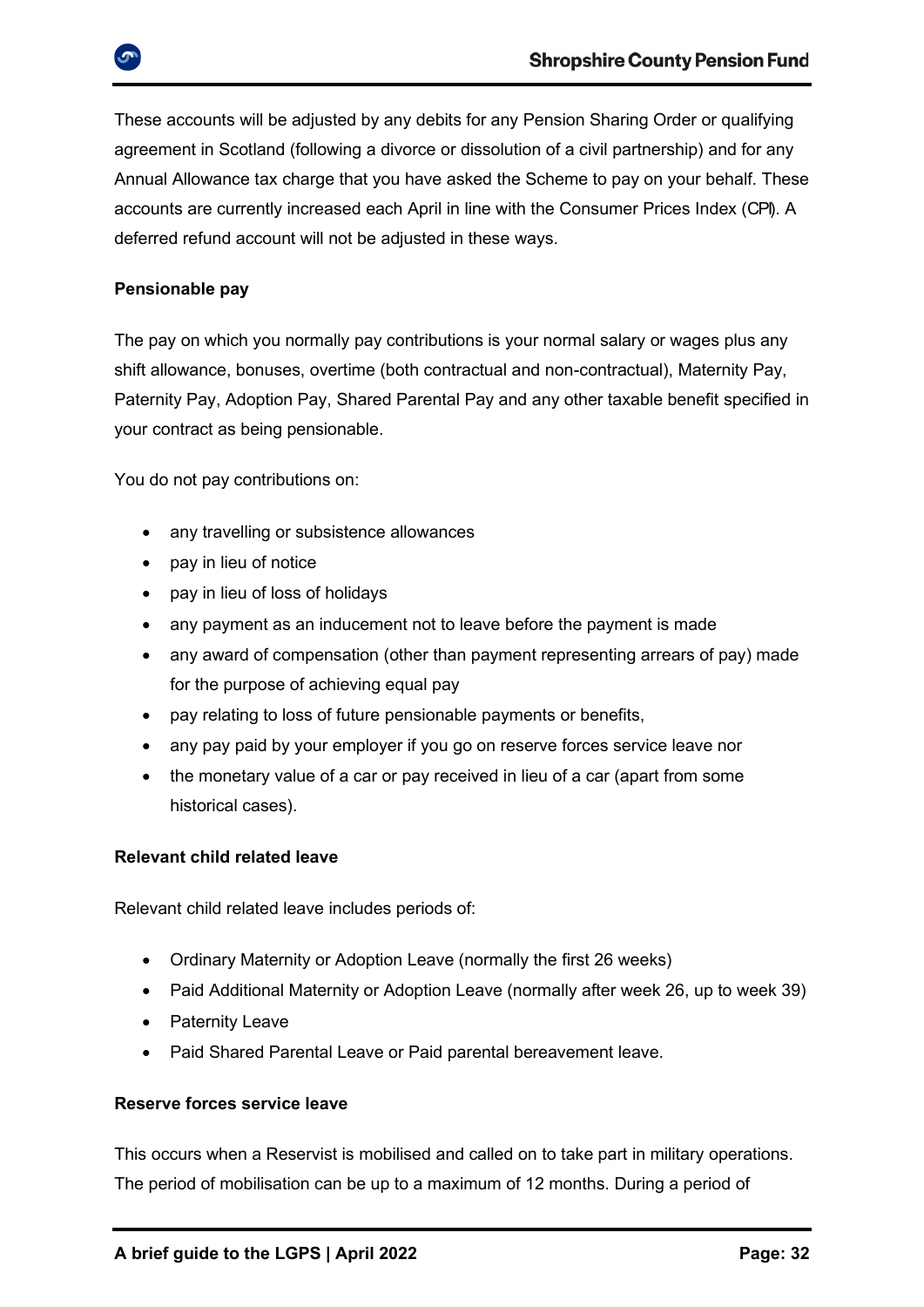

reserve forces service leave you will, if you elect to stay in the LGPS during that leave, continue to build up a pension based on your assumed pensionable pay.

### **Scheme year**

The Scheme year runs from 1 April to 31 March.

### **State Pension Age**

This is the earliest age you can receive the basic state pension. State Pension Age for women was increased between 2010 and December 2018 to be equalised with the State Pension Age of 65 that applied to men up to December 2018. The State Pension Age increased to 66 for both men and women between December 2018 and October 2020.

Under current legislation, the State Pension Age is due to rise to 67 between 2026 and 2028 and to 68 between 2044 and 2046.

However, the Government has [announced plans](https://www.gov.uk/government/uploads/system/uploads/attachment_data/file/630065/state-pension-age-review-final-report.pdf) to bring forward the rise to 68 to between 2037 and 2039.

### **Vesting Period**

The vesting period in the LGPS is two years. You will meet the two years vesting period if:

- you have been a member of the LGPS in England and Wales for two years, or
- you have brought a transfer of pension rights into the LGPS in England or Wales from a different occupational pension scheme or from a European pensions institution and the length of service you had in that scheme or institution was two or more years or, when added to the period of time you have been a member of the LGPS is, in aggregate, two or more years, or
- you have brought a transfer of pension rights into the LGPS in England or Wales from a pension scheme or arrangement where you were not allowed to receive a refund of contributions, or
- you have previously transferred pension rights out of the LGPS in England or Wales to a pension scheme abroad (i.e. to a qualifying recognised overseas pension scheme), or
- you already hold a deferred benefit or are receiving a pension from the LGPS in England or Wales (other than a survivor's pension or pension credit member's pension), or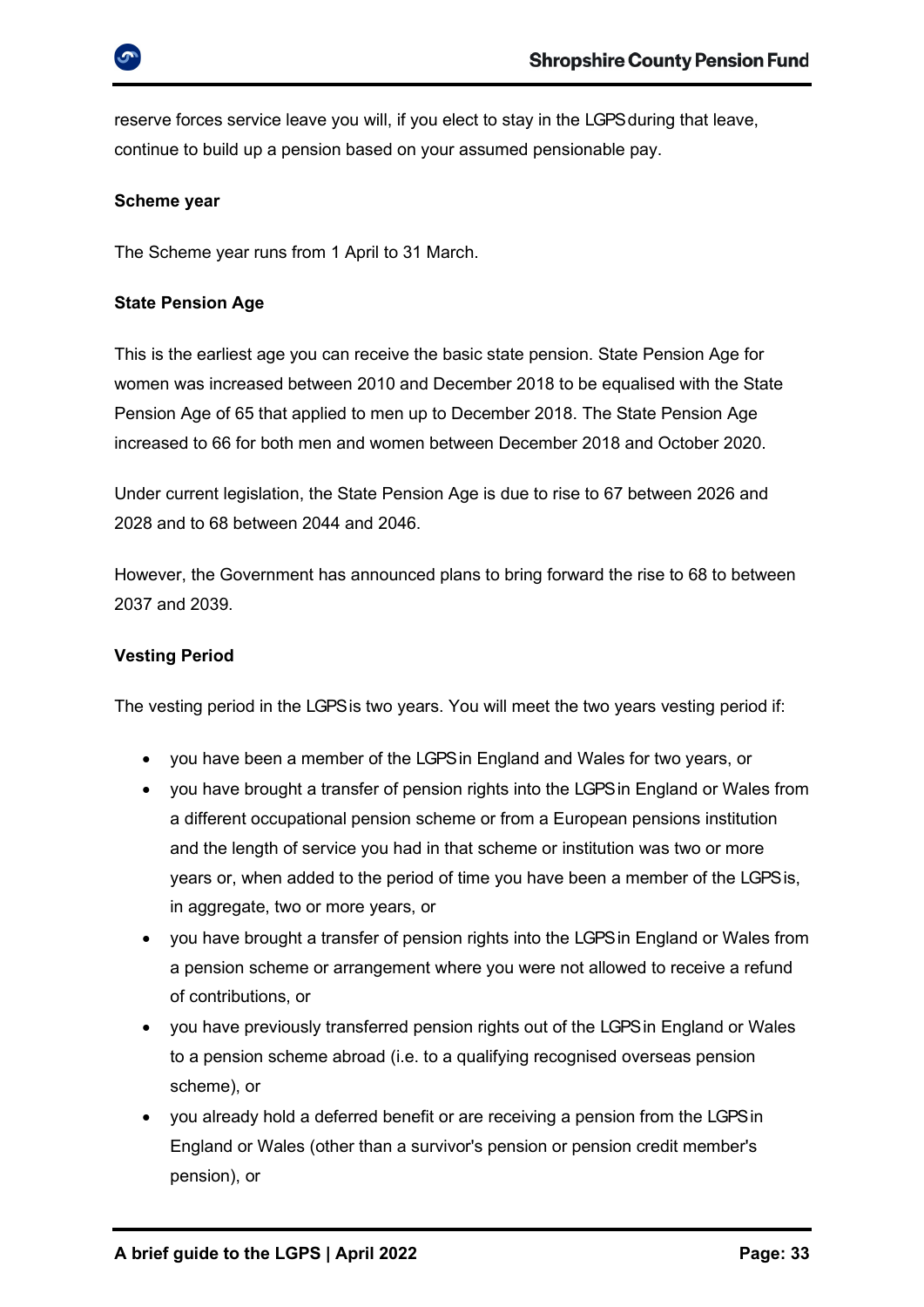- you have paid National Insurance contributions whilst a member of the LGPS and cease to contribute to the LGPS in the tax year of attaining pension age, or
- you cease to contribute to the LGPS at age 75, or
- you die in service.

### <span id="page-33-0"></span>**Further information and disclaimer**

This guide is for employees in England or Wales and reflects the provisions of the LGPS and overriding legislation as at May 2021.

The national website for members of the LGPS is www.LGPS member.org.

This guide cannot cover every personal circumstance. It does not cover all ill health retirement benefits nor rights that apply to those whose benefits are subject to a pension sharing order following divorce or dissolution of a civil partnership. Nor does it cover rights that apply to a limited number of employees, such as those:

- whose total pension benefits exceed the lifetime allowance (currently £1,073,100),
- whose pension benefits increase in any tax year by more than the standard annual allowance (£40,000 in 2022/23) or for high earners, the tapered annual allowance, or;
- to whom protected rights apply.

You can find out basic information about the lifetime allowance and the annual allowance in the LGPS member videos: Pensions Made Simple.

In the event of any dispute over your pension benefits the appropriate legislation will prevail. This short guide does not confer any contractual or statutory rights and is provided for information purposes only.

<span id="page-33-1"></span>The Shropshire County Pension Fund is a Data Controller under Data Protection legislation. This means we store, hold and manage your personal data in line with statutory requirements to enable us to provide you with pension administration services. To enable us to carry out our statutory duty, we're required to share your information with certain bodies, but will only do so in limited circumstances. For more information about how we hold your data, who we share it with and what rights you've to request information from the Fund, please visit [www.shropshirecountypensionfund.co.uk.](http://www.shropshirecountypensionfund.co.uk/)